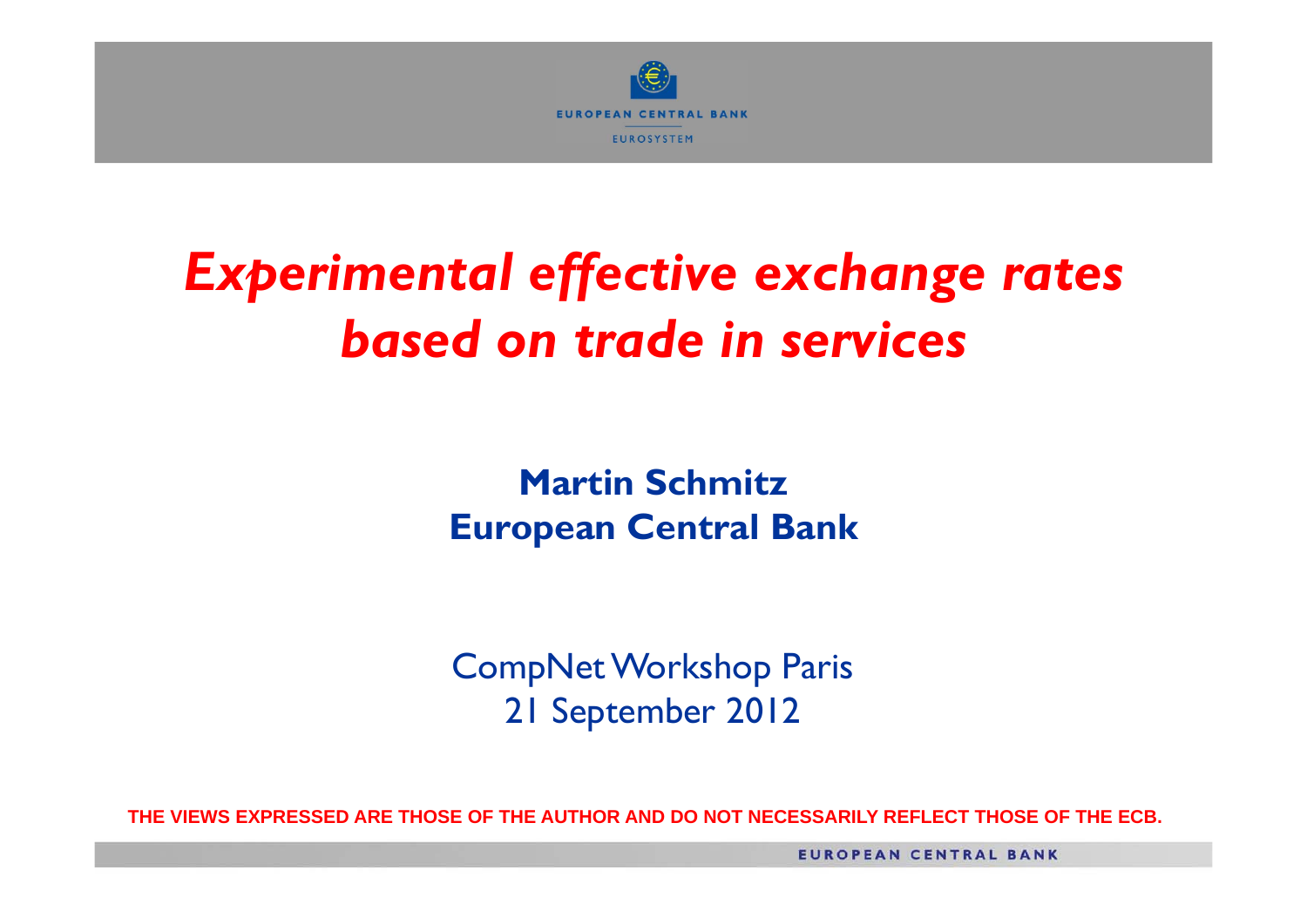#### **Outline**

- **Introduction**
- •**Methodology and data**
- **Trade weights calculations and patterns**
- •**Competitiveness developments**
- **Conclusion**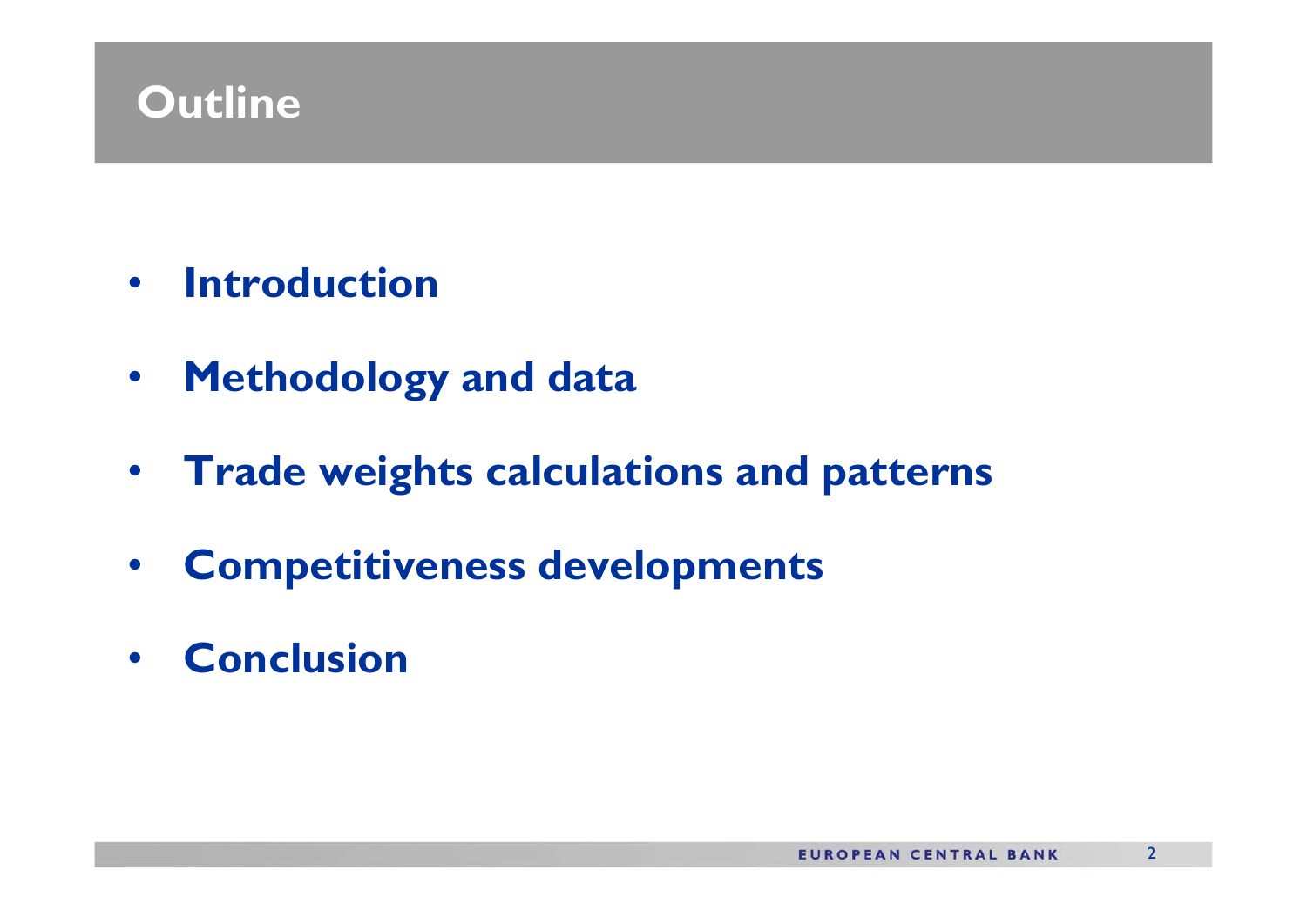#### **Effective exchange rates**

• **The nominal effective exchange rate (NEER) is calculated as the geometric weighted average of the trading partners' bilateral nominal exchange rates:**

$$
NEER^t = \prod_{i=1}^N \Bigl(e_{i,euro}^t\Bigr)^{w_i}
$$

• **For the real effective exchange rate (REER) the bilateral nominal exchange rates are deflated using relative price or cost measures:**

$$
REER^{t} = \prod_{i=1}^{N} \left( \frac{d_{euro}^{t} e_{i,euro}^{t}}{d_{i}^{t}} \right)^{w_{i}}
$$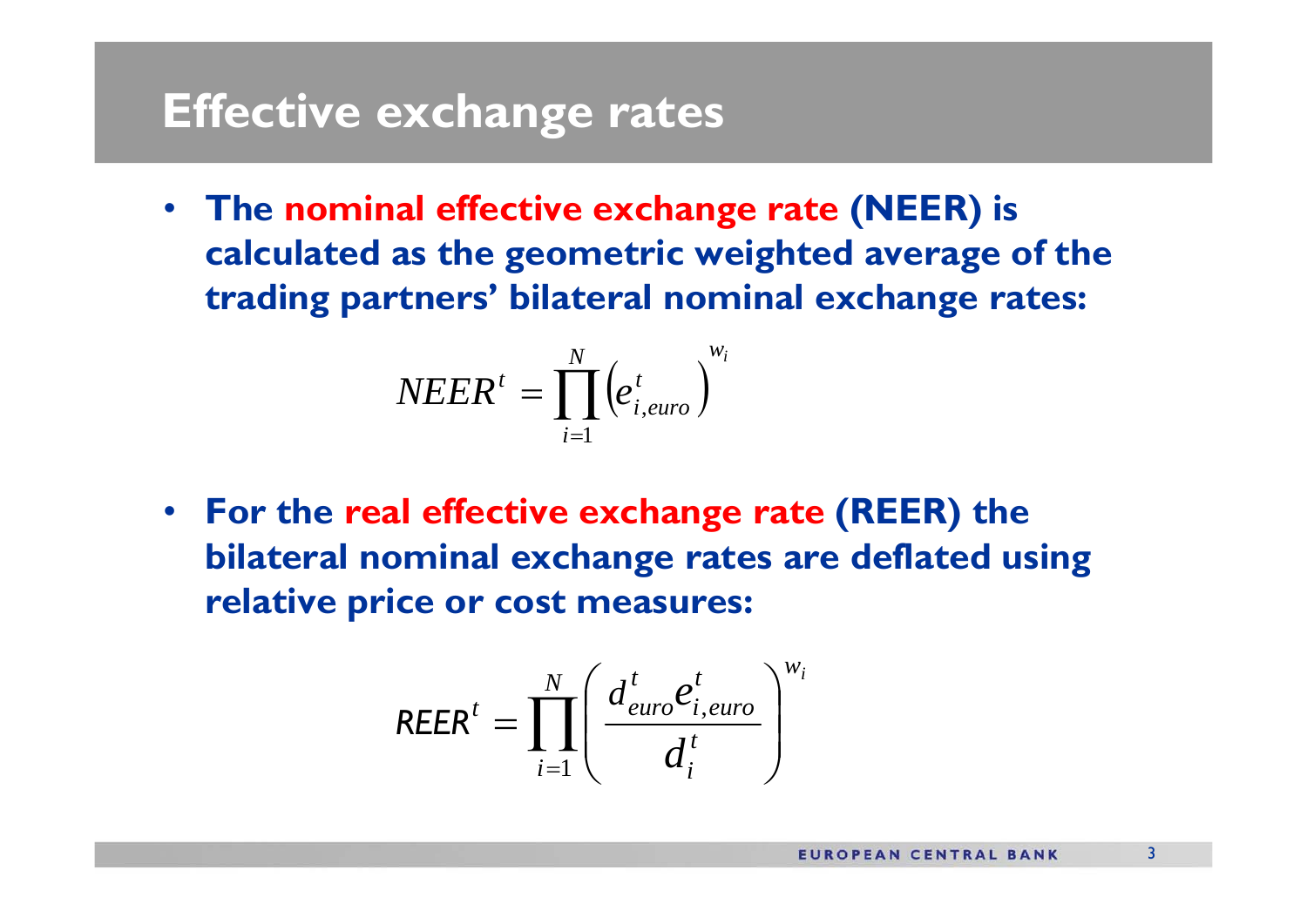#### **Introduction**

#### **Real EERs:**

- • **Highly relevant as a measure of competitiveness (scoreboard of the EU Macroeconomic Imbalance Procedure)**
- **Comprehensive assessment of international cost and price pressures on domestic firms over the medium term**
- • **No firm-level data nor factors relating to non-price competitiveness (such as product quality and reputation) considered**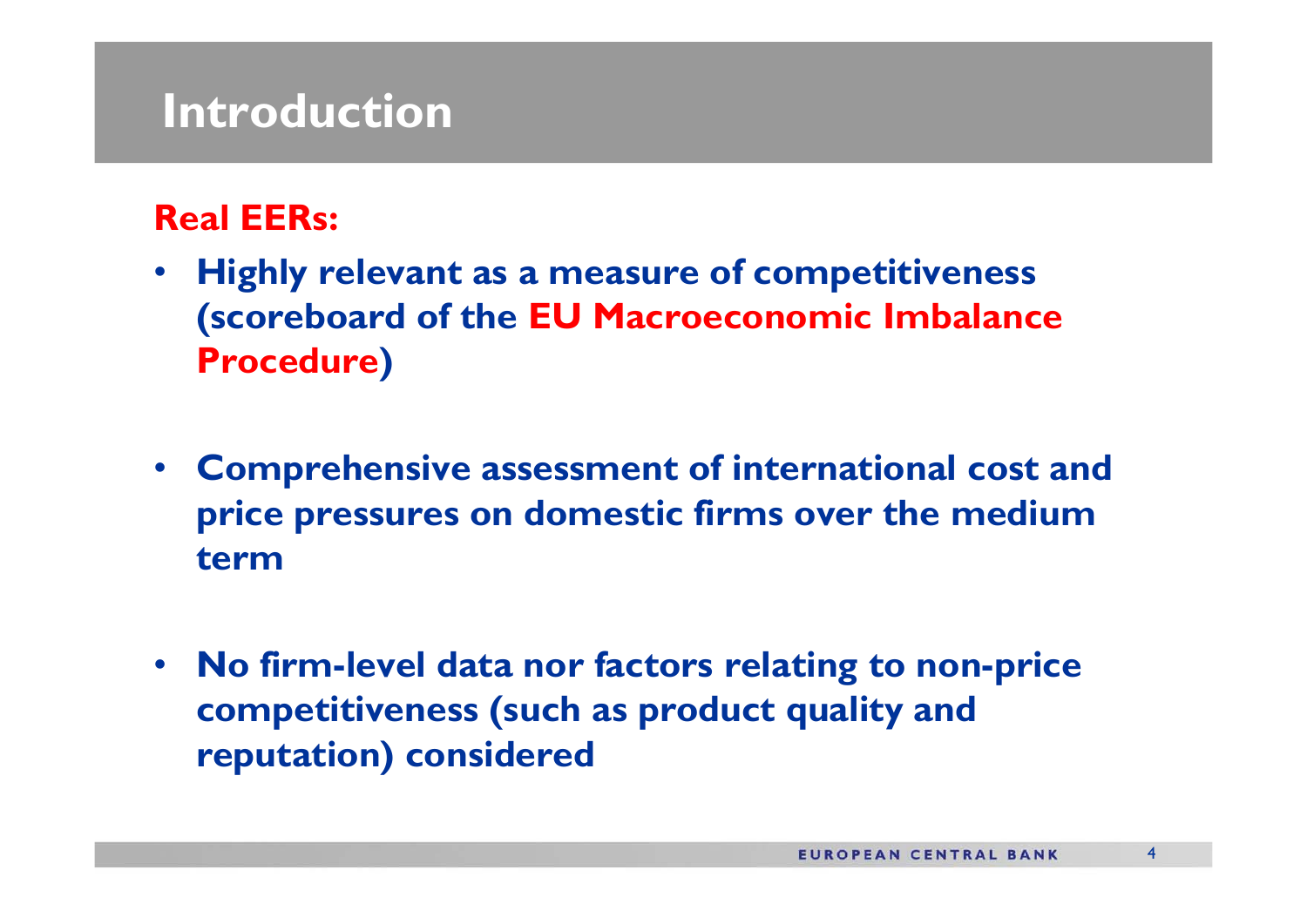### **Introduction**

- **ECB constructs effective exchange rates (EERs) for the euro area and Harmonised competitiveness indicators (HCIs) for individual Member States**
- **Trade weights based on bilateral manufacturing trade data (hence excluding agricultural, raw material, energy products and services)**
- • **But: conceptually important to include trade in services**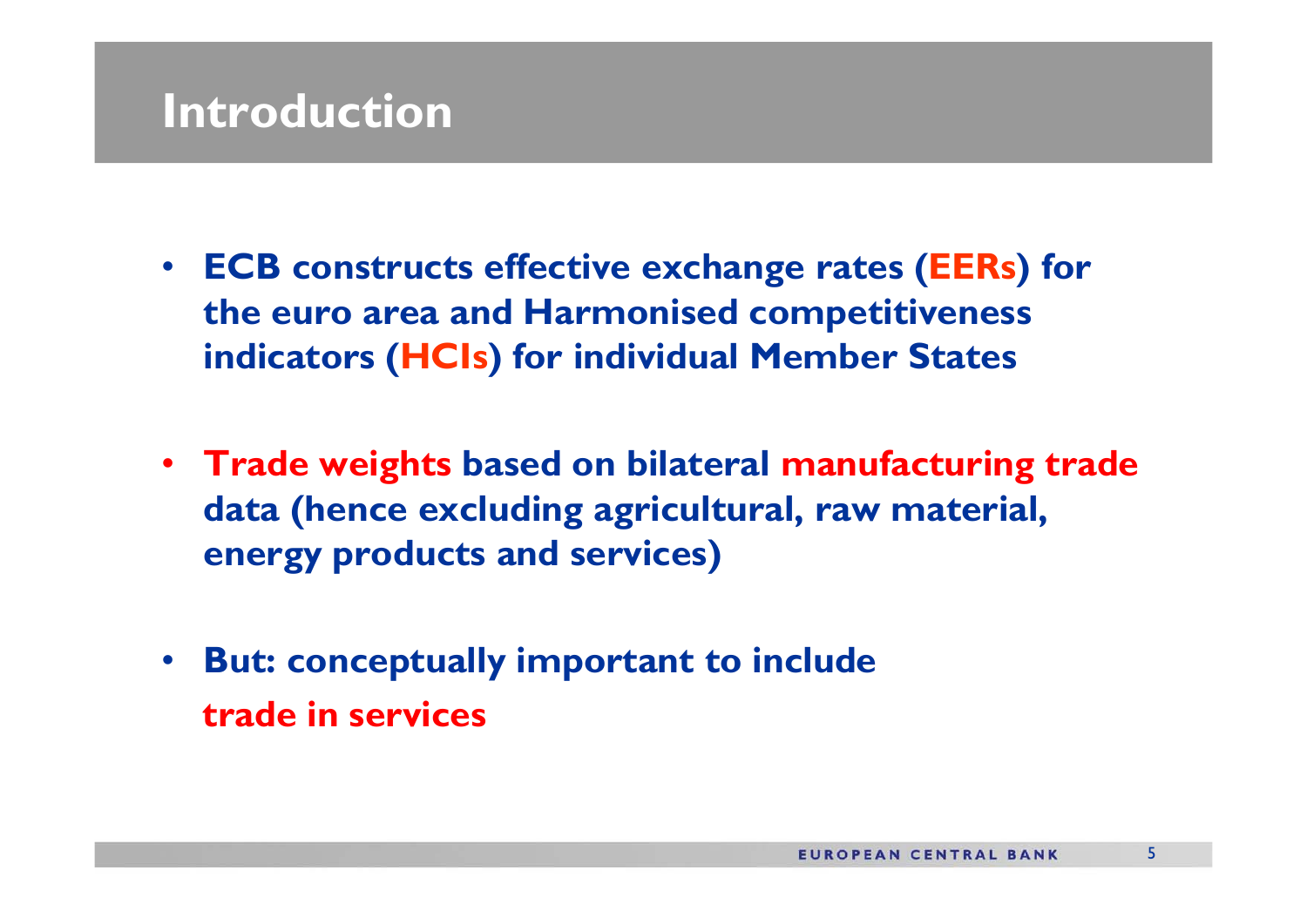#### **The role of services in global trade**

Services exports (relative to total exports) (left scale)

Services exports (relative to GDP) (right scale)

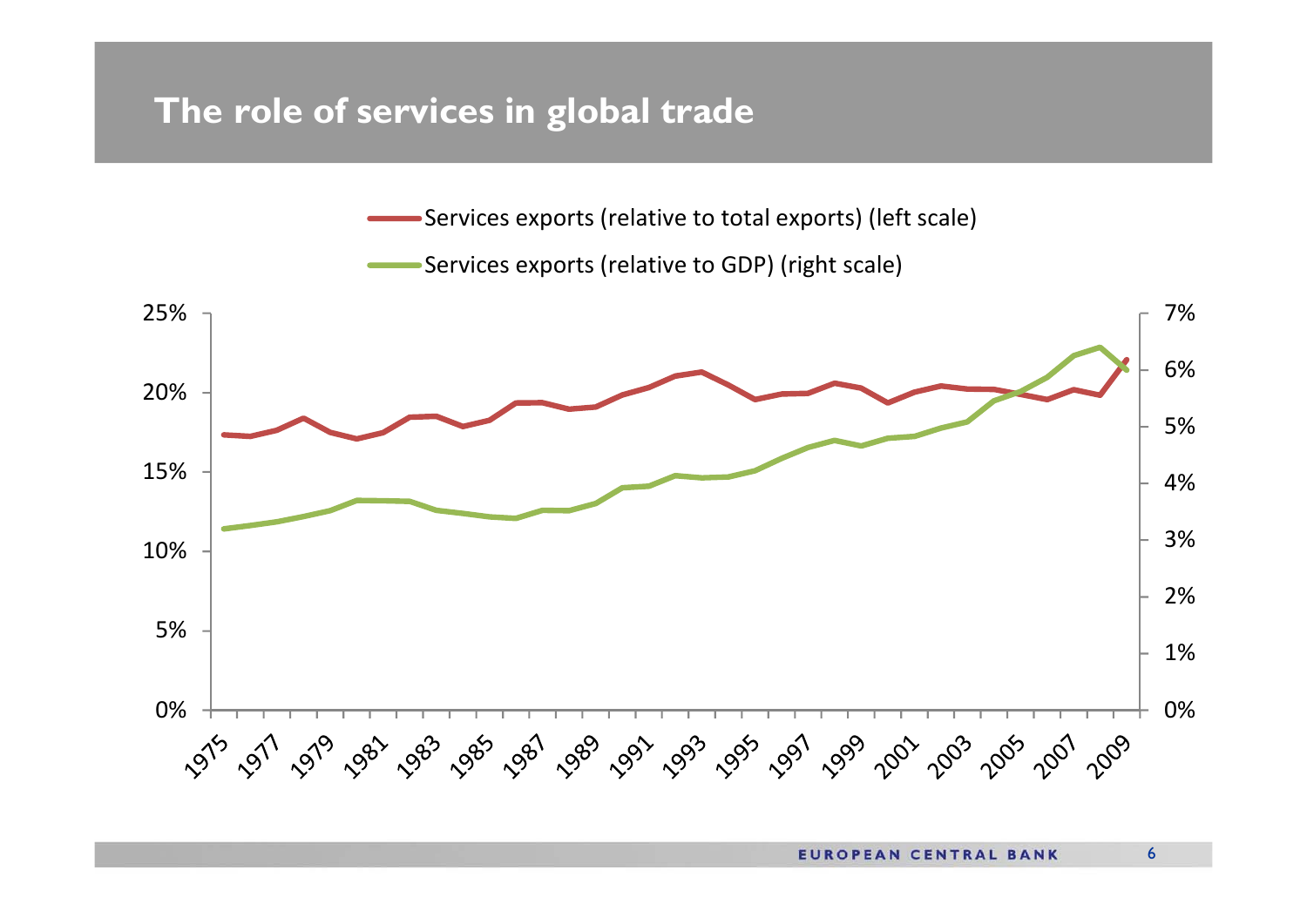#### **Manufacturing and services shares in euro area trade**

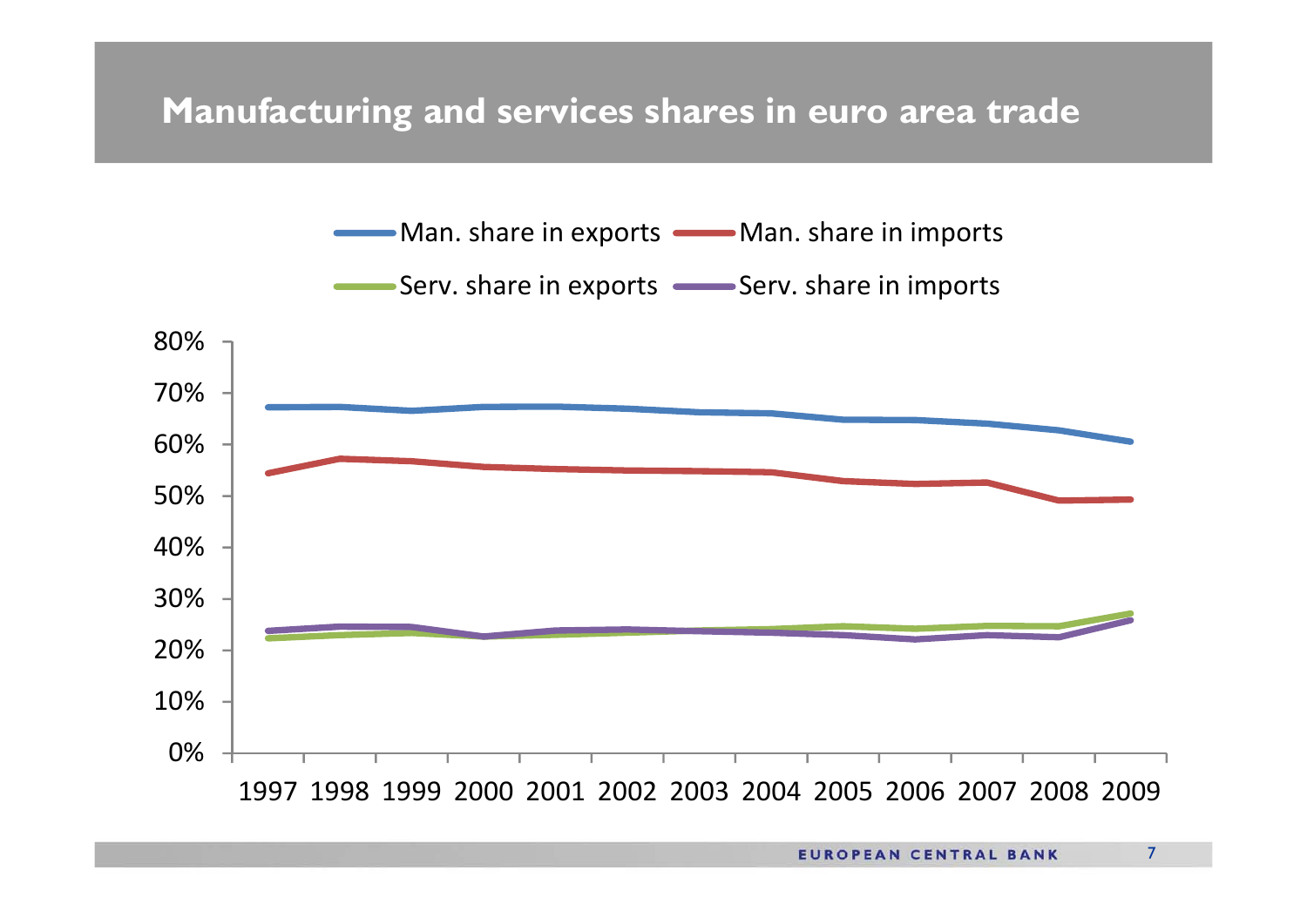#### **Euro area services exports and imports in 2009**

**Exports** Imports



**EUROPEAN CENTRAL BANK**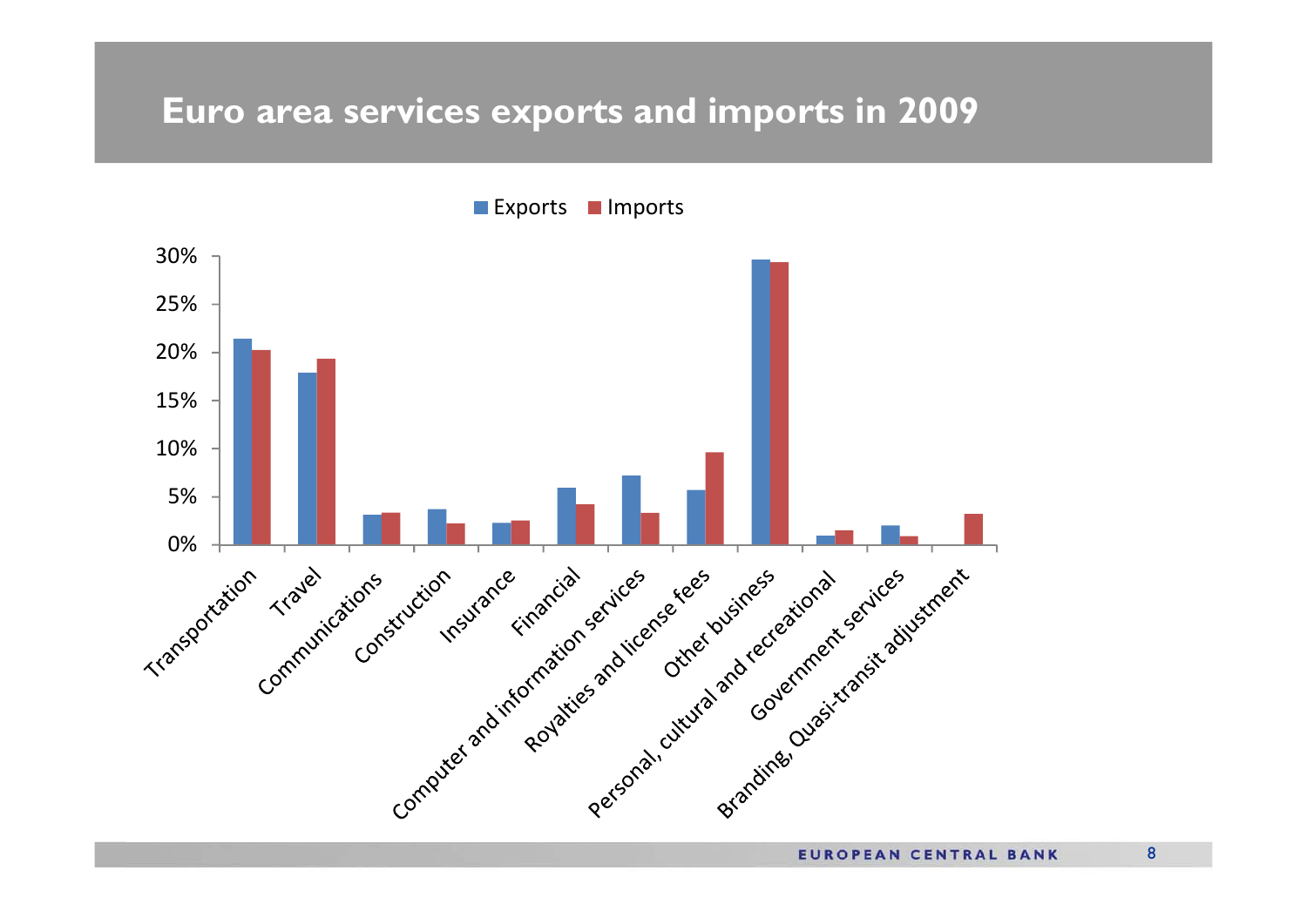#### **Trade in services**

- **Services trade has gained in importance over the last decades**
- $\bullet$ **Wider range of services are traded internationally**
- **Role of services in international trade is much larger in value added terms than suggested by gross trade flow data (Francois and Manchin, 2011 and Johnson and Noguera, 2012)**
- **But: data availability problems**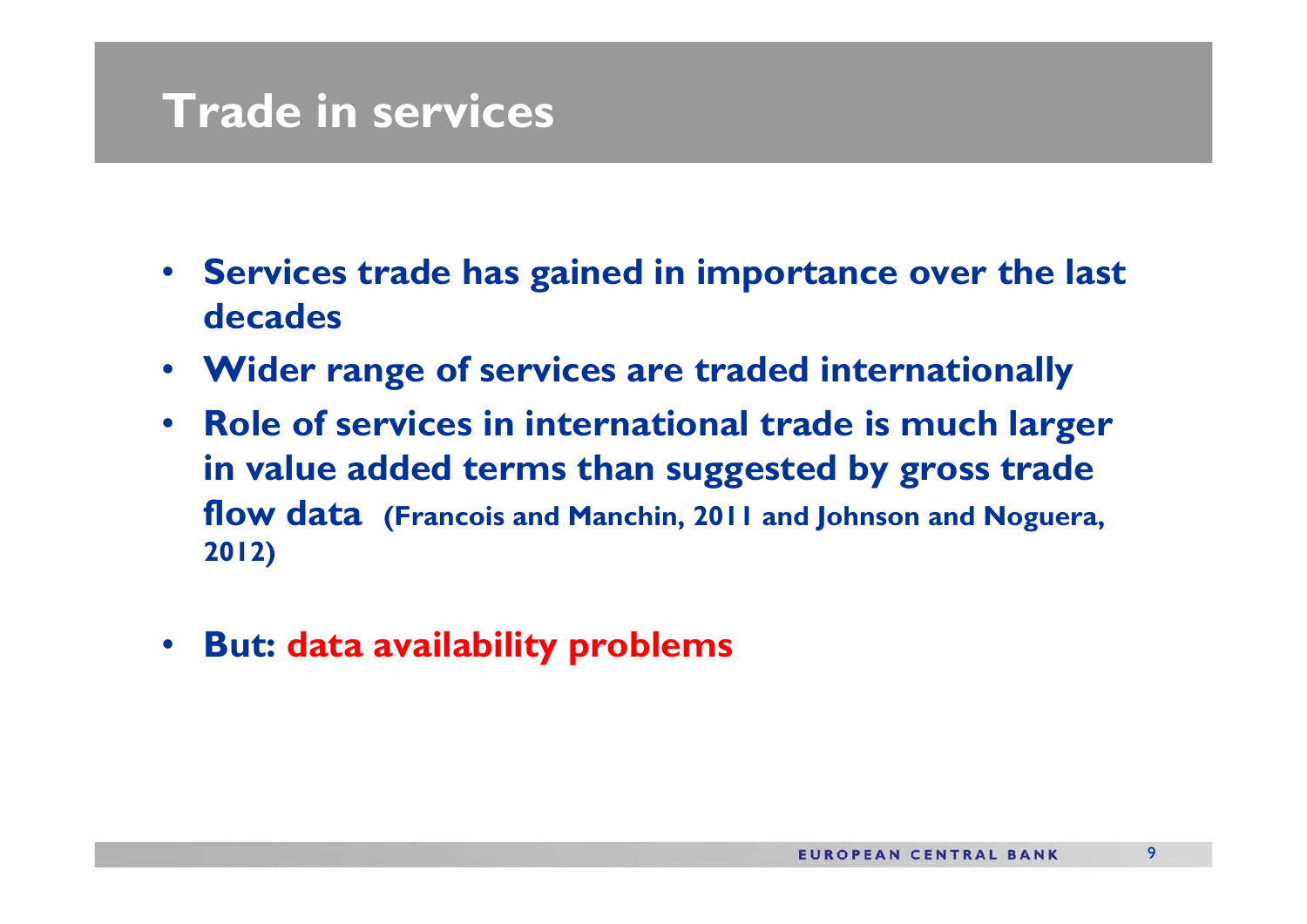### **Contribution of the paper**

- **Construct trade weights according to ECB methodology (Schmitz et al., 2012, Buldorini et al., 2002)**
	- **1. Based on trade in services**
	- **2. Combining manufacturing and services weights**
	- **New set of EERs and HCIs**
- **Available for a wide range of deflators**
- **Services sector EERs/HCIs based on services trade weights and consumer services prices**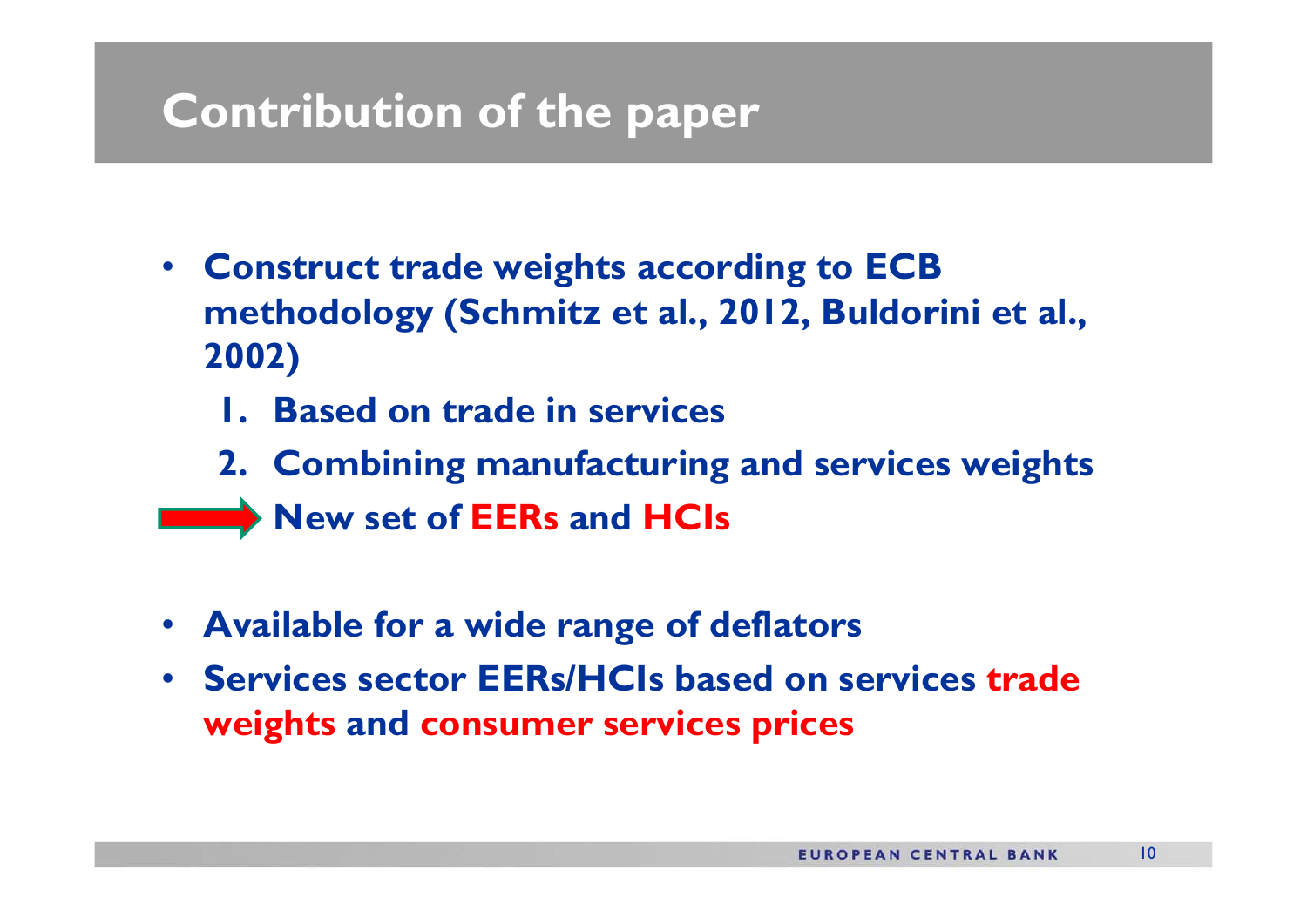#### **Previous efforts**

- • **Bank of England** 
	- **bilateral services trade data without accounting for third market effects (Lynch and Whitaker, 2004)**
- **International Monetary Fund (IMF)** 
	- **includes trade in services by using the same weights as for manufactured goods and (partly) tourism flows (Bayoumi et al., 2005)**
- **Hong Kong Monetary Authority** 
	- **REER based on services trade vis-à-vis a small group of partner countries (Ha and Fan, 2003)**
- **Di Mauro et al. (2008)** 
	- **effective exchange rate based on bilateral services trade with regard to 24 partner countries without accounting for third market effects**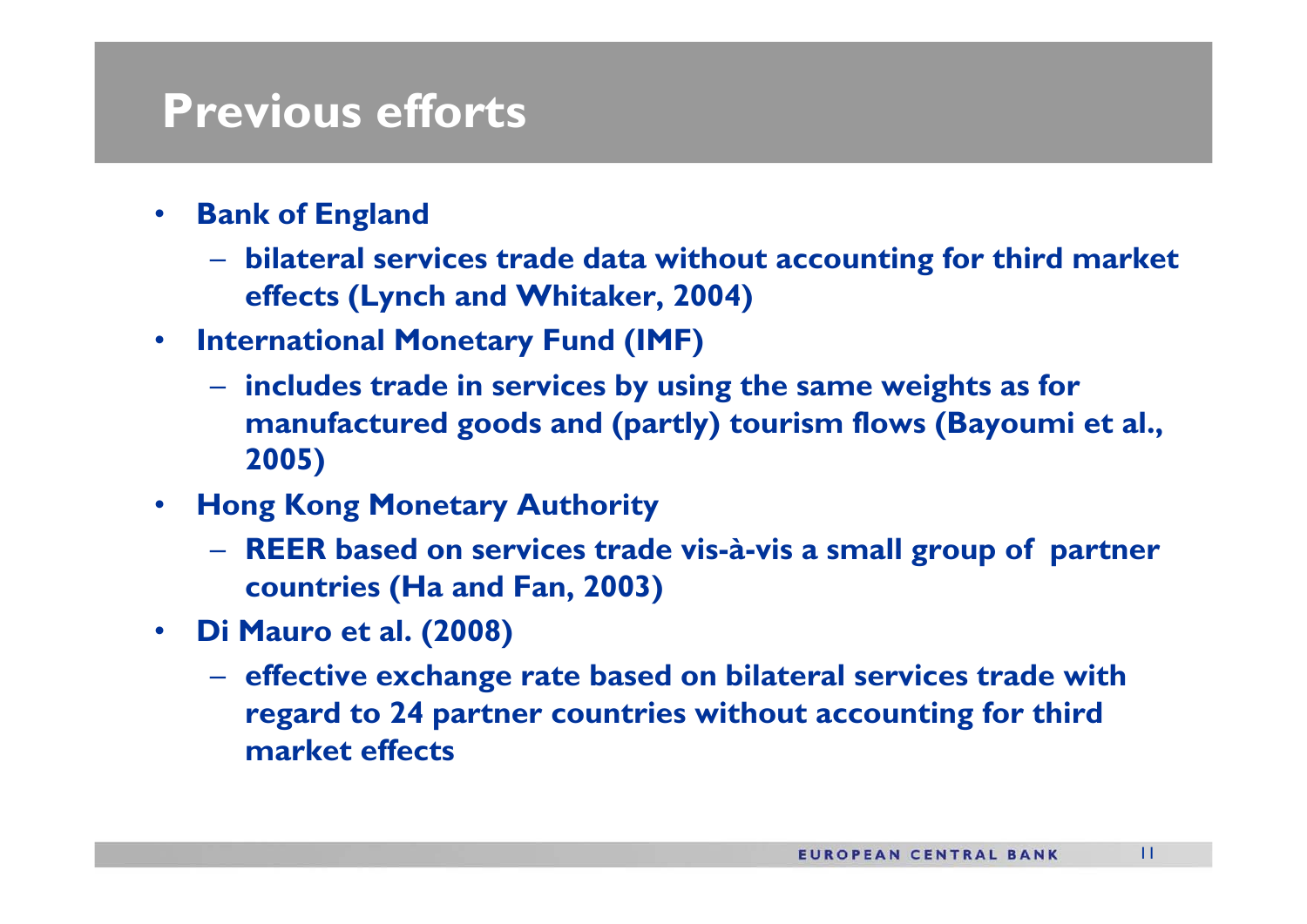#### **Trade weights methodology**

- **BIS methodology presented in Turner and Van't dack (1993) and adapted to the euro area by Buldorini et al. (2002) and Schmitz et al. (2012)**
- **Trade weights combine information on both exports and imports:**
	- **import weights are each trading partner's simple share of total euro area imports**
	- **export weights are double-weighted to account for "third market" effects**
- **Trade weights are time-varying and calculated over non-overlapping three-year periods**
- • **Indices are chain-linked at the end of each three-year period**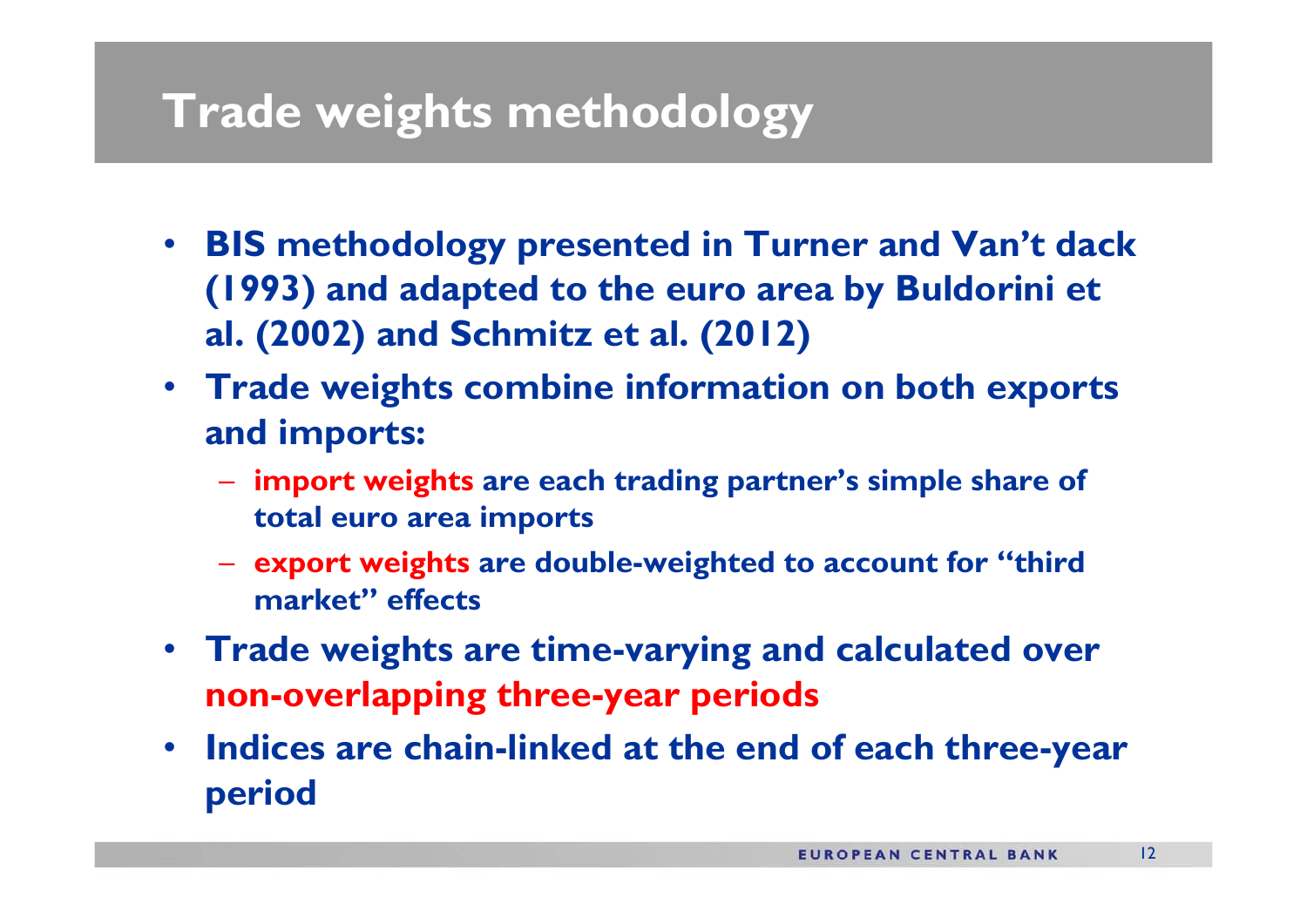#### **Data requirements**

- **Bilateral trade flows between all partner countries**
- **An estimate of domestic supply to calculate third market effects**
- **Services price/cost deflators**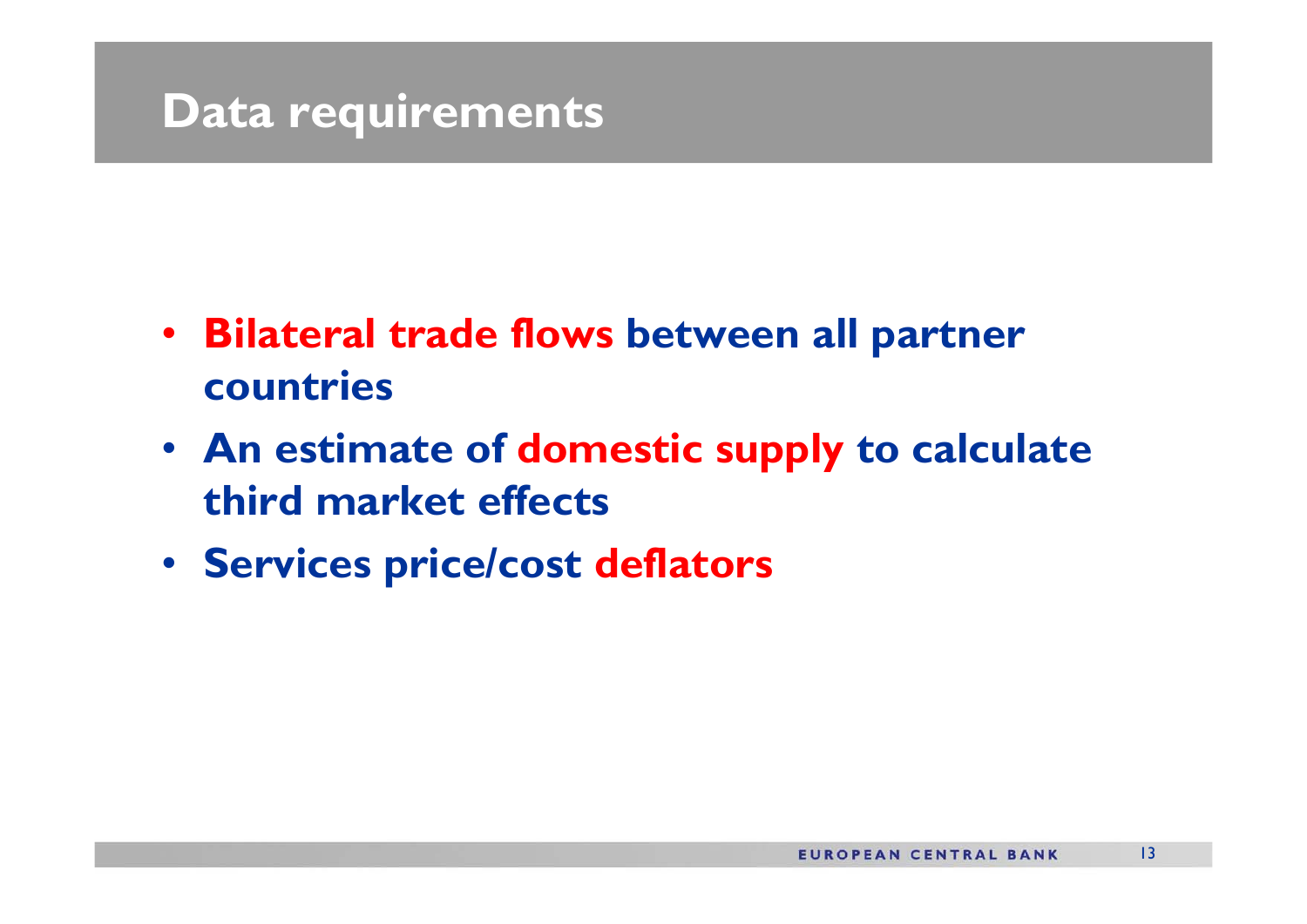#### **Data availability**

• **Trade weights for new EERs/HCIs based on trade in services available from 2004 for the EER-20 group**

**(Bulgaria, Czech Republic, Denmark, Latvia, Lithuania, Hungary, Poland, Romania, Sweden and the United Kingdom), plus Australia, Canada, China, Hong Kong, Japan, Norway, Singapore, Korea, Switzerland and the United States**

- **Sources:** 
	- **Eurostat**
	- **OECD Statistics on International Trade in Services**
	- **UN Services Trade database**
- **Manufacturing trade weights for the official euro EERs and HCIs are available for up to 40 trading partners (EER-40) covering 1995-2009**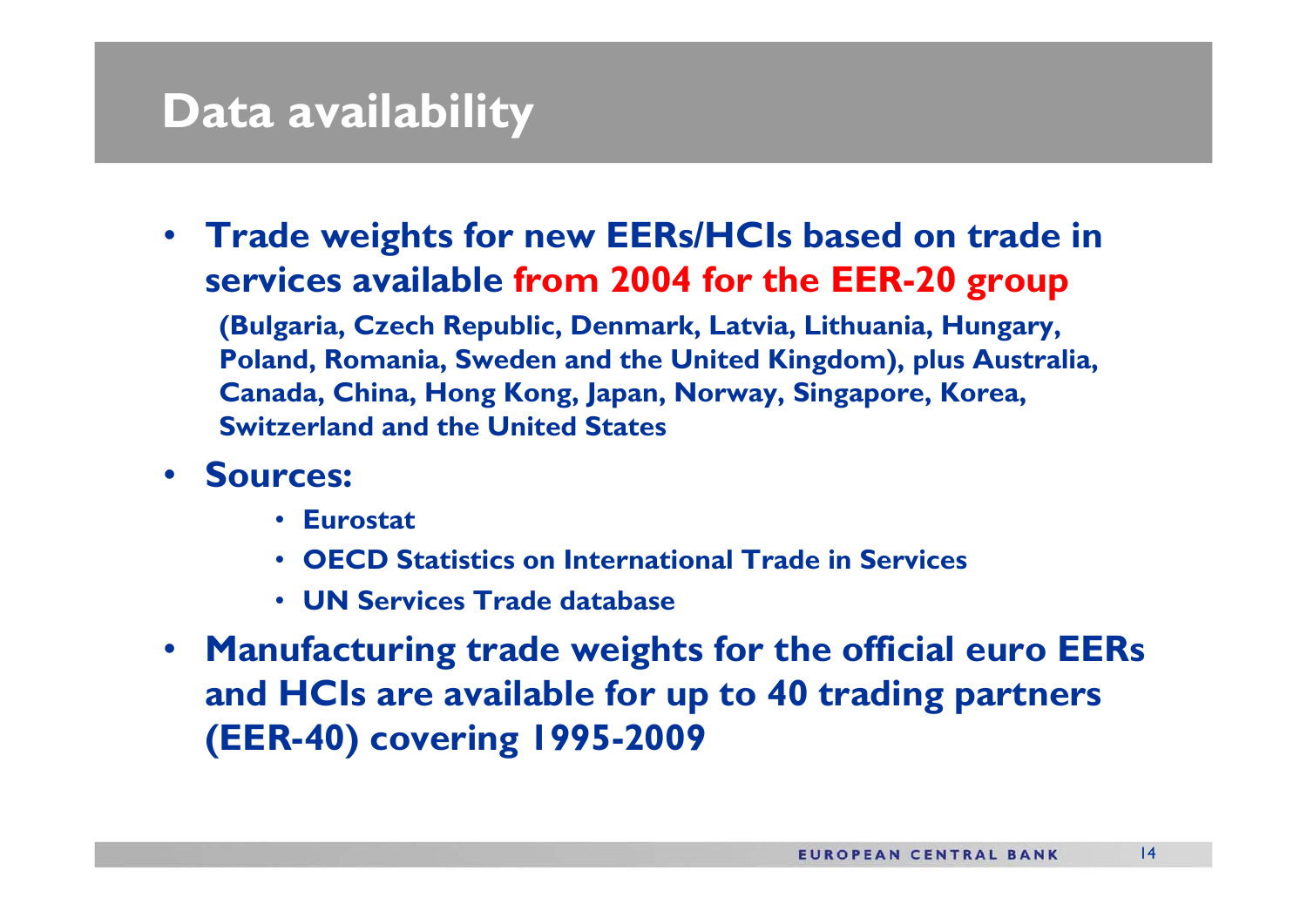#### **Data challenges**

- **Data gaps compared with data on trade in manufactured goods**
- **Confidential data for euro area Member States**
- **Mirror data**
- **Quality issues**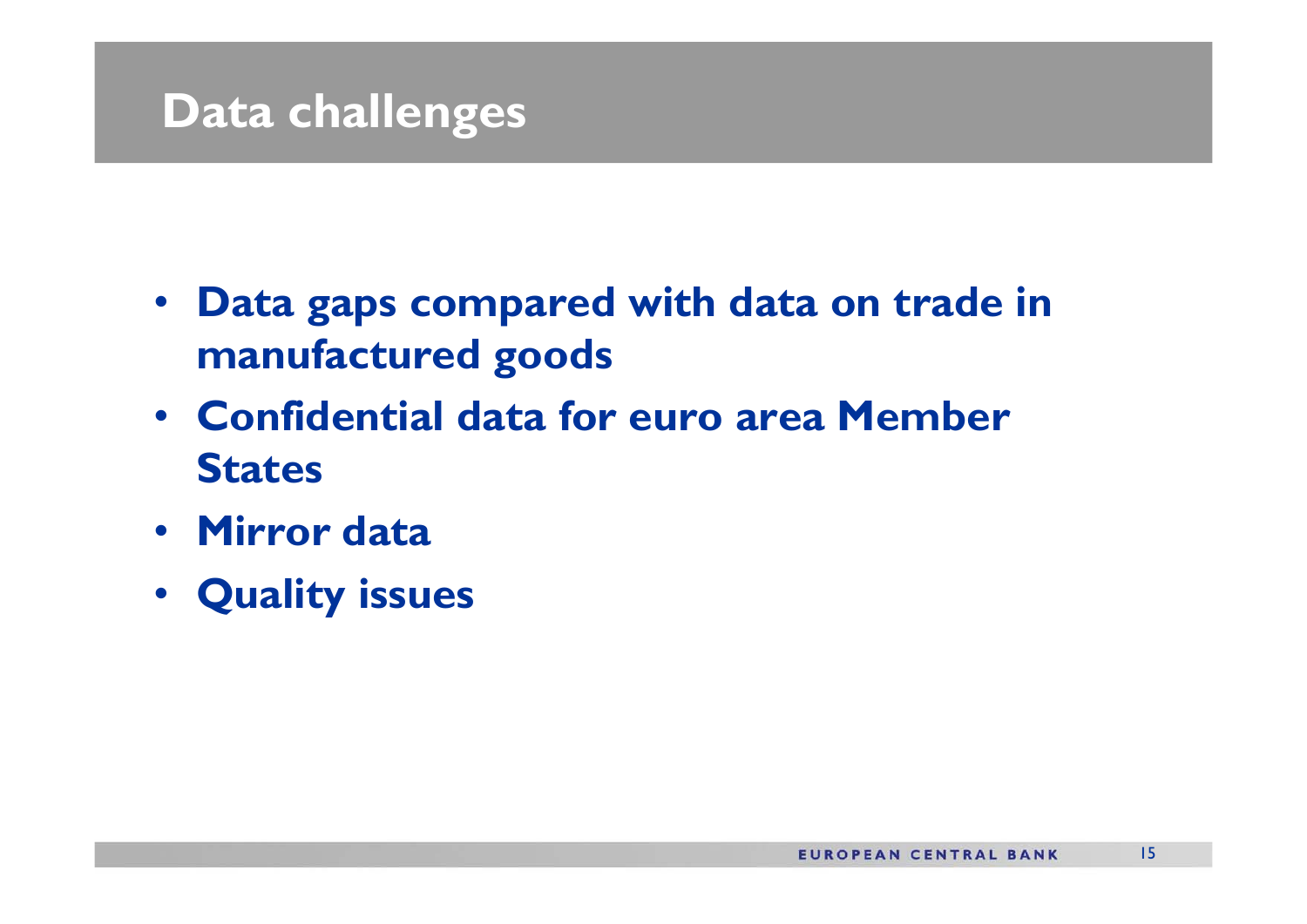#### **Caveats of (services) trade weights**

- **Armington (1969) assumptions: only one type of good (differentiated by the country of origin) and constant elasticity of substitution**
- **Vertical specialisation, value-added content (Johnson and Noguera, 2012, Bems and Johnson, 2012)**
- **Complementarity** 
	- **intermediate and final goods/services**
	- **between goods and services**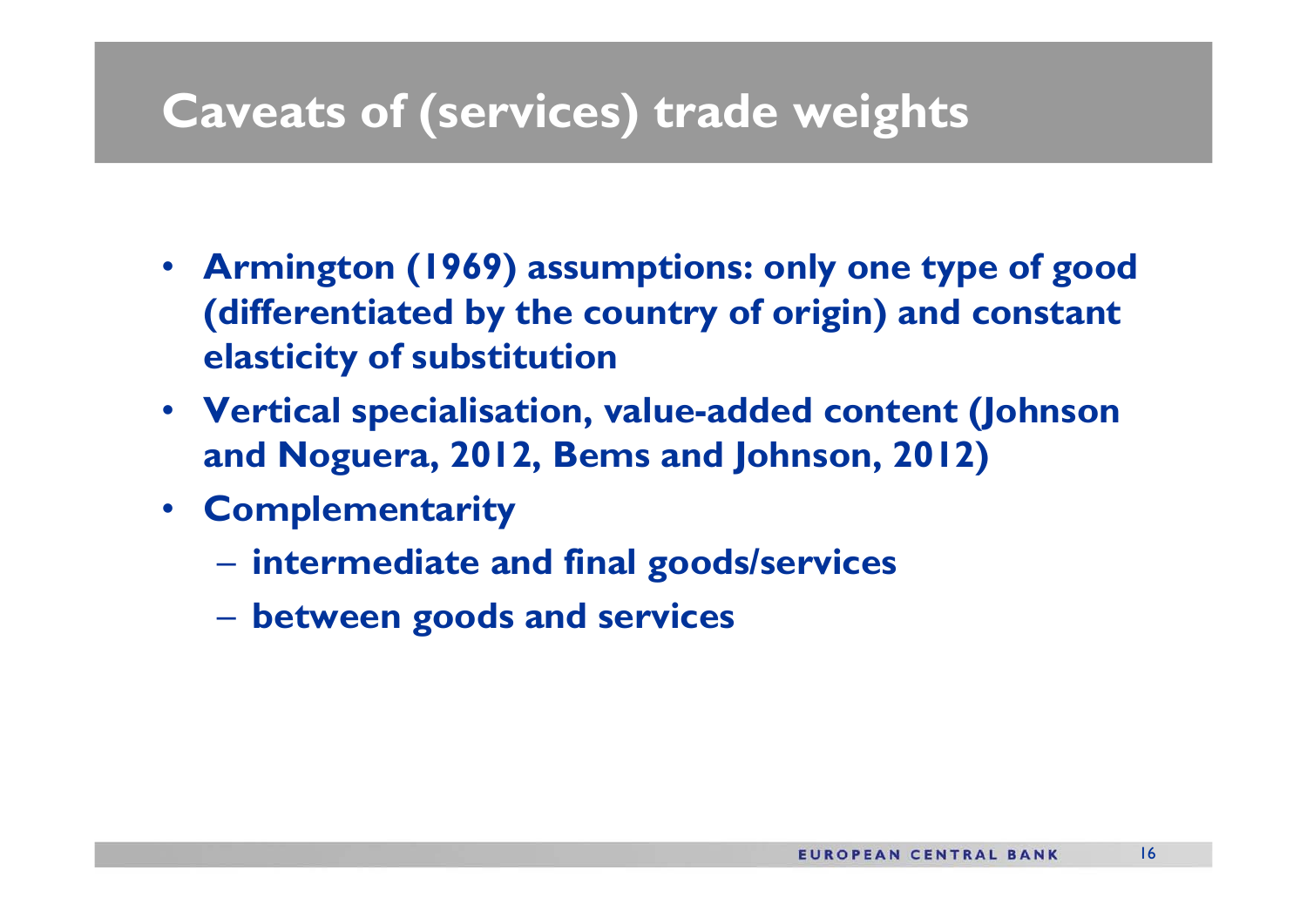#### **Euro EER-20, overall trade weights, 2007-09**

| <b>Country</b>        | <b>Services</b> | <b>Manufacturing</b>         | <b>Combined</b> | $(Serv)$ - $(Man)$ |
|-----------------------|-----------------|------------------------------|-----------------|--------------------|
| China                 | 4.24%           | 18.76%                       | 14.35%          | $-14.52%$          |
| Poland                | 2.88%           | 6.18%                        | 5.18%           | $-3.30%$           |
| Japan                 | 3.90%           | 7.19%                        | 6.19%           | $-3.29%$           |
| <b>Czech Republic</b> | 2.08%           | 5.01%                        | 4.12%           | $-2.93%$           |
| South Korea           | 1.73%           | 3.92%                        | 3.26%           | $-2.20%$           |
| Hungary               | 1.66%           | 3.19%                        | 2.72%           | $-1.53%$           |
| Sweden                | 3.74%           | 4.68%                        | 4.39%           | $-0.94%$           |
| Romania               | 1.04%           | 1.97%                        | 1.69%           | $-0.93%$           |
| Lithuania             | 0.28%           | 0.41%                        | 0.37%           | $-0.13%$           |
| <b>Bulgaria</b>       | 0.53%           | 0.63%                        | 0.60%           | $-0.10%$           |
| Latvia                | 0.24%           | 0.24%                        | 0.24%           | 0.01%              |
| Denmark               | 3.04%           | 2.62%                        | 2.75%           | 0.43%              |
| Hong Kong             | 2.09%           | 1.61%                        | 1.75%           | 0.48%              |
| Australia             | 1.55%           | 0.94%                        | 1.13%           | 0.61%              |
| Canada                | 2.30%           | 1.66%                        | 1.85%           | 0.65%              |
| Norway                | 2.03%           | 1.34%                        | 1.55%           | 0.69%              |
| Singapore             | 2.22%           | 1.47%                        | 1.69%           | 0.75%              |
| Switzerland           | 11.49%          | 6.46%                        | 7.99%           | 5.03%              |
| <b>United States</b>  | 26.97%          | 16.87%                       | 19.93%          | 10.10%             |
| <b>United Kingdom</b> | 26.00%          | 14.87%                       | 18.25%          | 11.12%             |
|                       |                 | <b>EUROPEAN CENTRAL BANK</b> |                 |                    |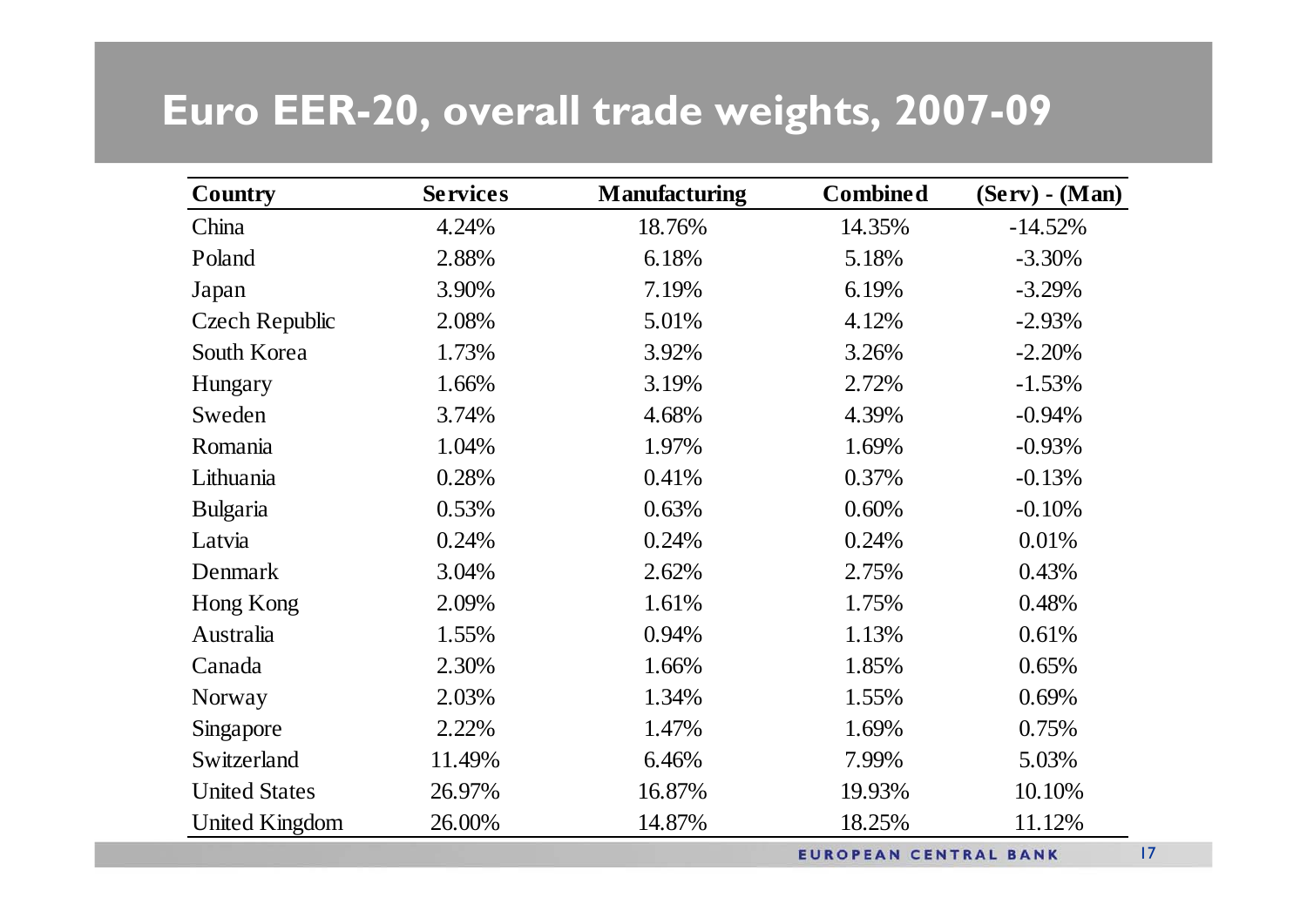#### **Services trade weights for the EER-20 group**



■ 2004 to 2006 ■ 2007 to 2009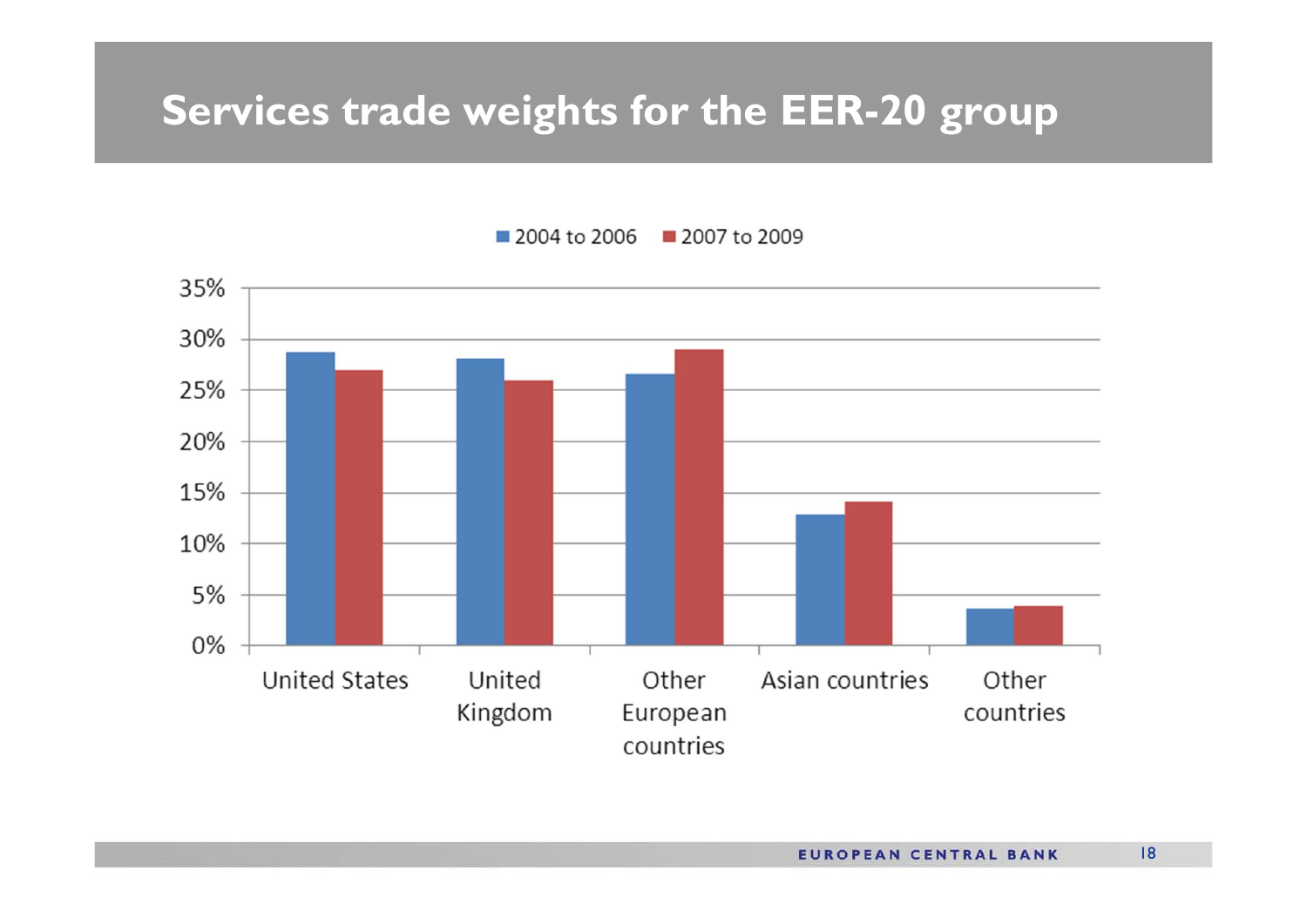#### **Combined trade weights for the EER-20 group**



2004 to 2006 2007 to 2009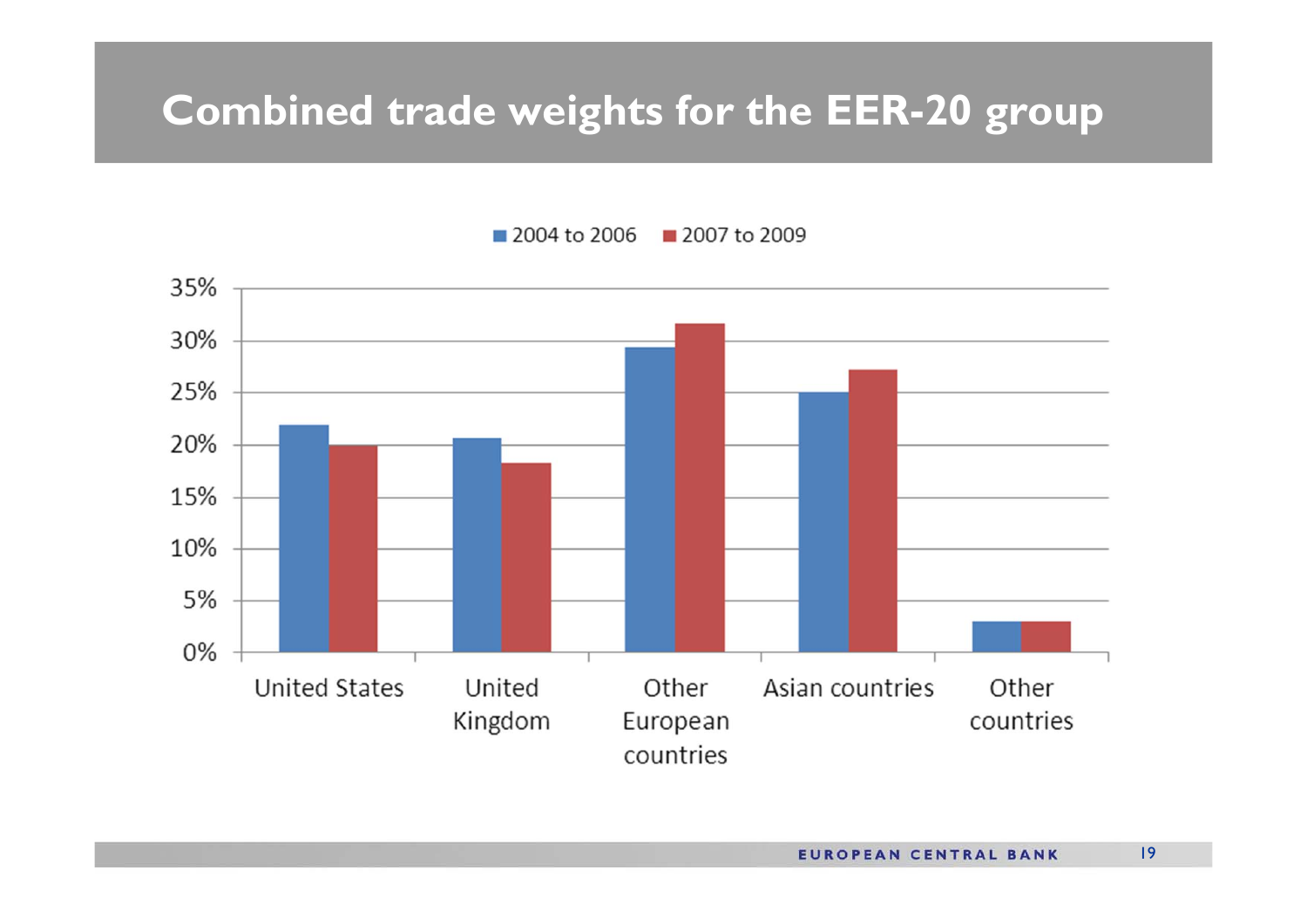## **HCI trade weights, 2007-09**

|                    | <b>Services share</b> | <b>Manuf.share</b> | <b>Services</b> |                                             | <b>Manufacturing</b>         |       |
|--------------------|-----------------------|--------------------|-----------------|---------------------------------------------|------------------------------|-------|
|                    |                       |                    |                 | Intra - EA Extra - EA Intra - EA Extra - EA |                              |       |
| <b>Austria</b>     | 34.3%                 | 65.7%              | 63.3%           | 36.7%                                       | 64.0%                        | 36.0% |
| <b>Belgium</b>     | 25.8%                 | 74.2%              | 58.5%           | 41.5%                                       | 59.9%                        | 40.1% |
| <b>Cyprus</b>      | 72.3%                 | 27.7%              | 46.3%           | 53.7%                                       | 65.0%                        | 35.0% |
| <b>Estonia</b>     | 38.2%                 | 61.8%              | 51.2%           | 48.8%                                       | 49.4%                        | 50.6% |
| <b>Finland</b>     | 38.8%                 | 61.2%              | 41.1%           | 58.9%                                       | 47.1%                        | 52.9% |
| <b>France</b>      | 30.6%                 | 69.4%              | 47.8%           | 52.2%                                       | 59.6%                        | 40.4% |
| Germany            | 27.0%                 | 73.0%              | 43.3%           | 56.7%                                       | 47.1%                        | 52.9% |
| <b>Greece</b>      | 57.5%                 | 42.5%              | 37.3%           | 62.7%                                       | 61.4%                        | 38.6% |
| <b>Ireland</b>     | 64.0%                 | 36.0%              | 40.8%           | 59.2%                                       | 37.9%                        | 62.1% |
| <b>Italy</b>       | 29.8%                 | 70.2%              | 53.2%           | 46.8%                                       | 56.1%                        | 43.9% |
| Luxembourg         | 77.0%                 | 23.0%              | 59.0%           | 41.0%                                       | 62.6%                        | 37.4% |
| <b>Malta</b>       | 60.1%                 | 39.9%              | 44.5%           | 55.5%                                       | 53.0%                        | 47.0% |
| <b>Netherlands</b> | 31.1%                 | 68.9%              | 46.4%           | 53.6%                                       | 51.0%                        | 48.9% |
| Portugal           | 36.2%                 | 63.8%              | 61.6%           | 38.4%                                       | 76.1%                        | 23.9% |
| <b>Slovakia</b>    | 17.0%                 | 83.0%              | 45.8%           | 54.2%                                       | 53.4%                        | 46.6% |
| Slovenia           | 23.2%                 | 76.8%              | 66.4%           | 33.6%                                       | 67.2%                        | 32.8% |
| <b>Spain</b>       | 41.8%                 | 58.2%              | 51.5%           | 48.5%                                       | 65.4%                        | 34.6% |
| <b>Average</b>     | 41.5%                 | 58.5%              | 50.5%           | 49.5%                                       | 57.4%                        | 42.6% |
|                    |                       |                    |                 |                                             | <b>EUROPEAN CENTRAL BANK</b> |       |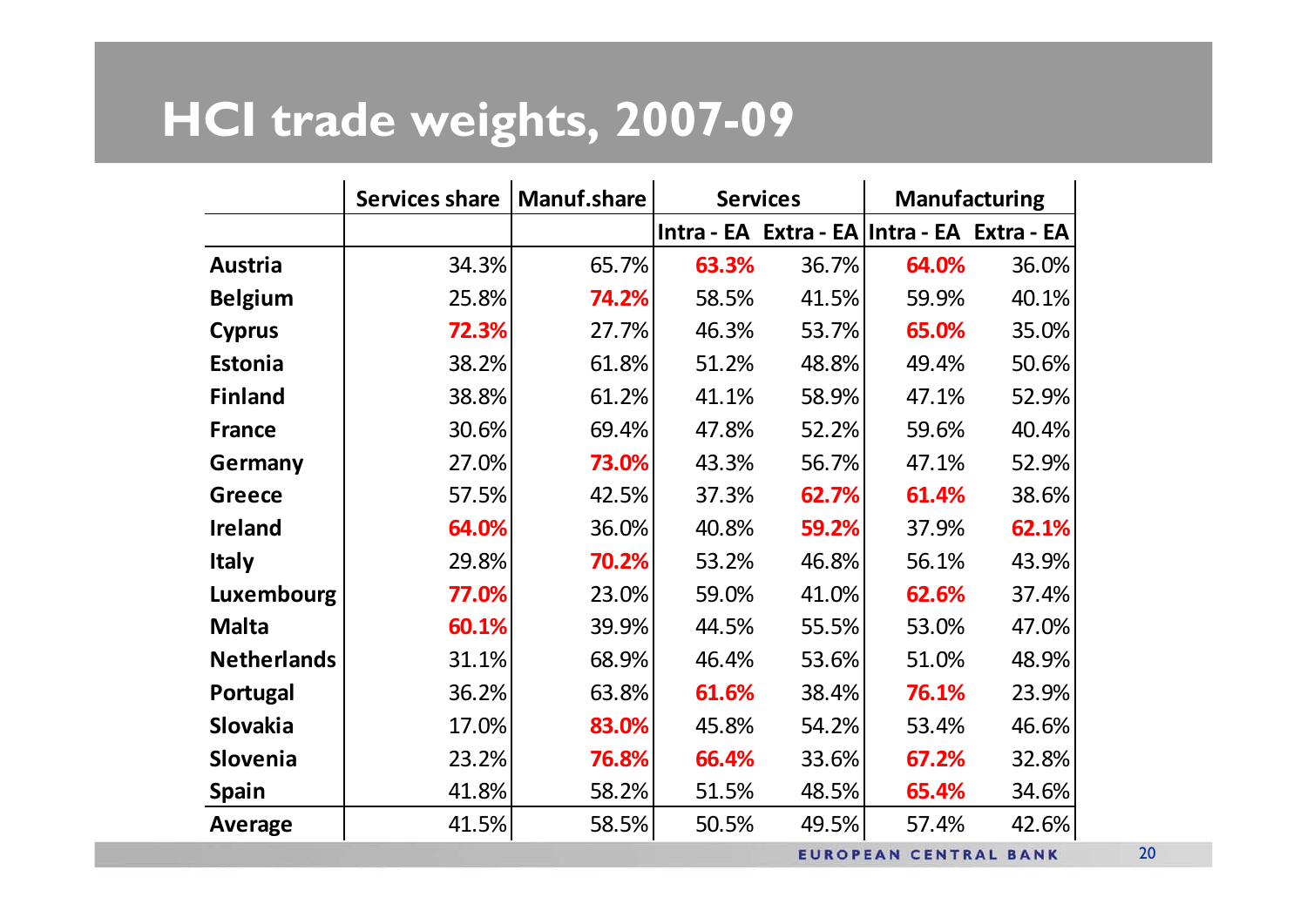#### **Deflators**

- **Trade-off between data availability and theory**
- **This paper:**
	- **Consumer price index**
	- **Consumer price index: services**
	- **GDP deflator**
	- **Unit labour costs (ULCT) in the total economy**
- **Official ECB REERs (manufacturing-based)**
	- **Producer price index**
	- **Unit labour costs of manufacturing sector (ULCM)**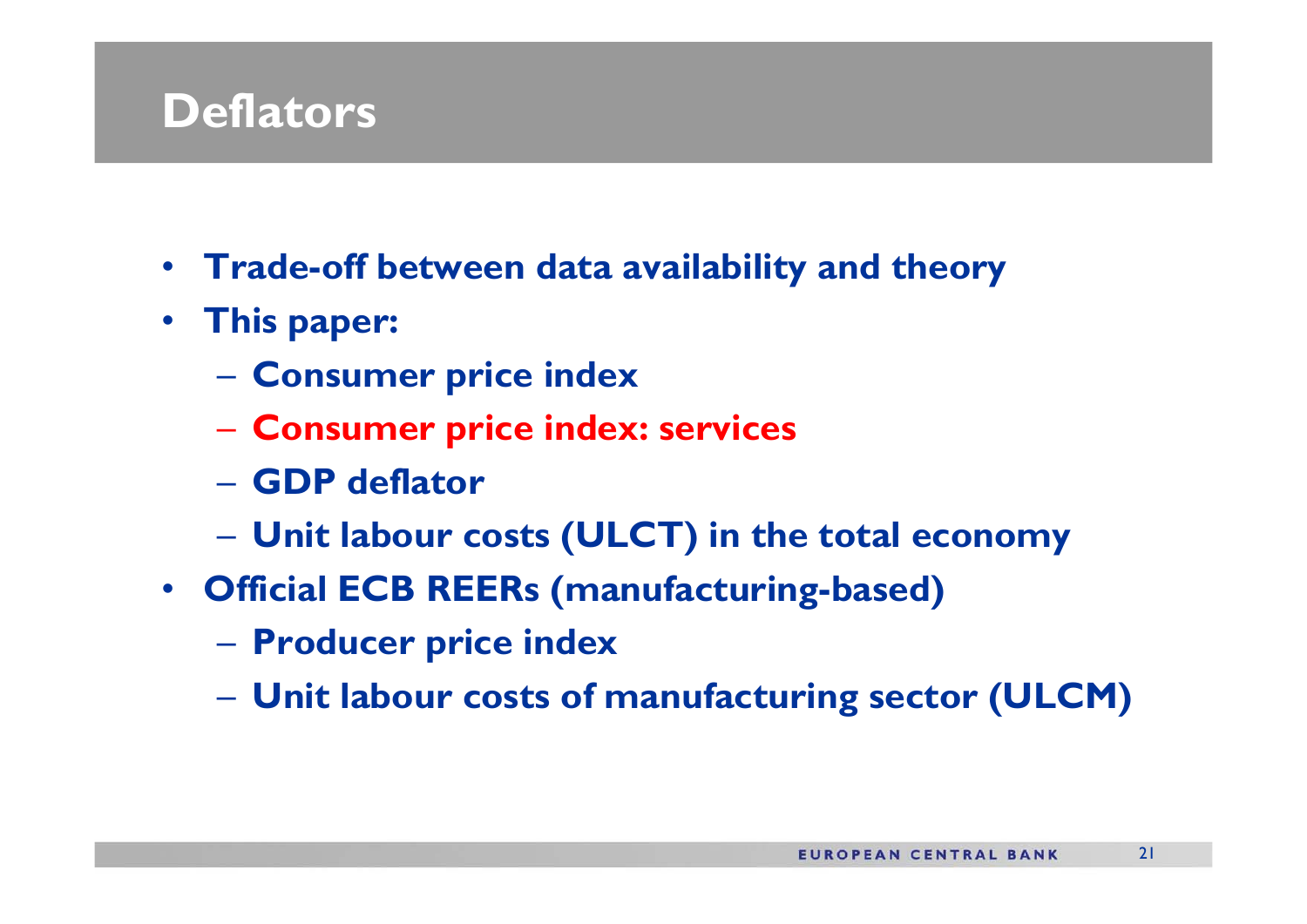#### **The different euro REER-CPI: moving closely**

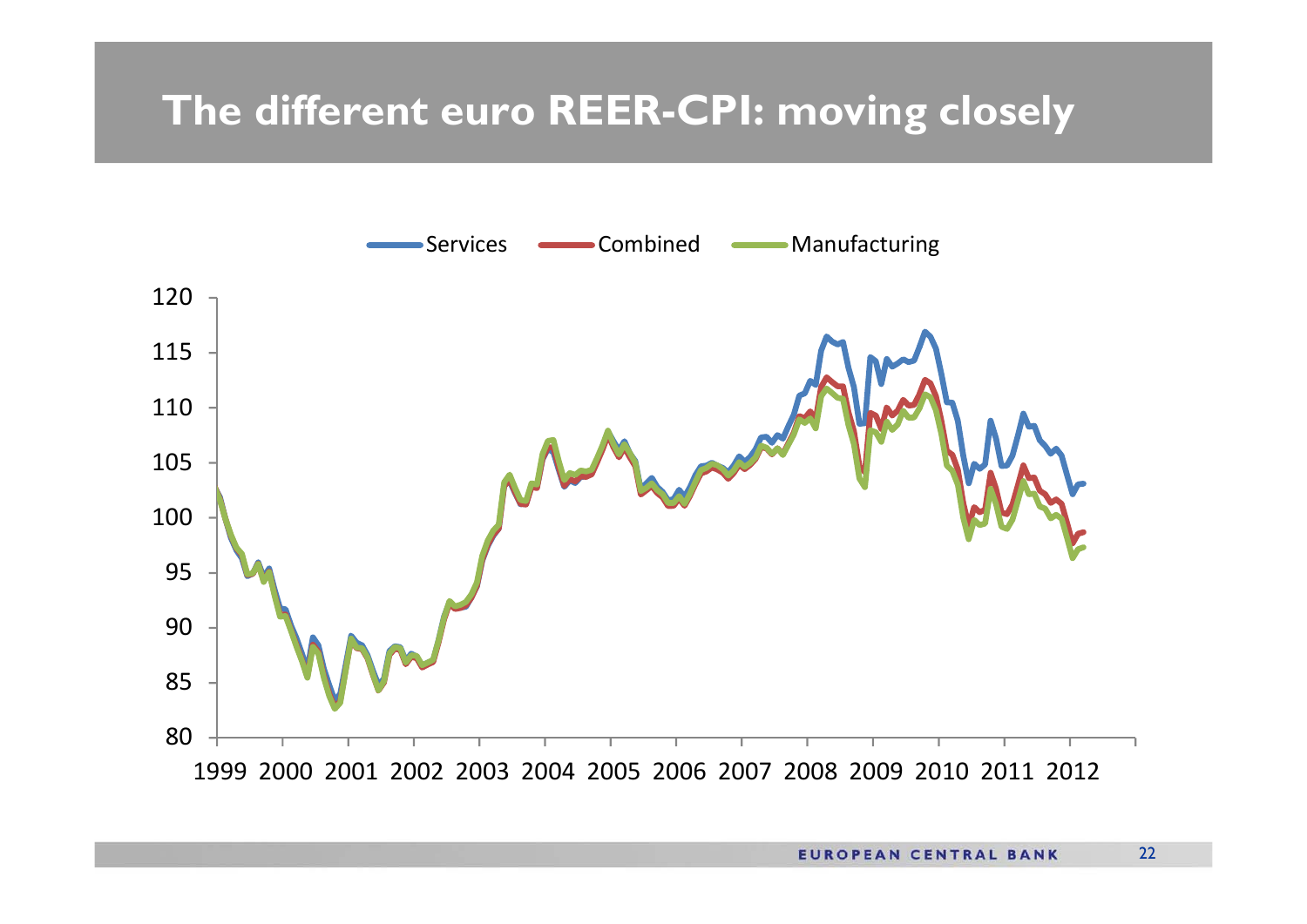#### **HCI-CPI: Greece**

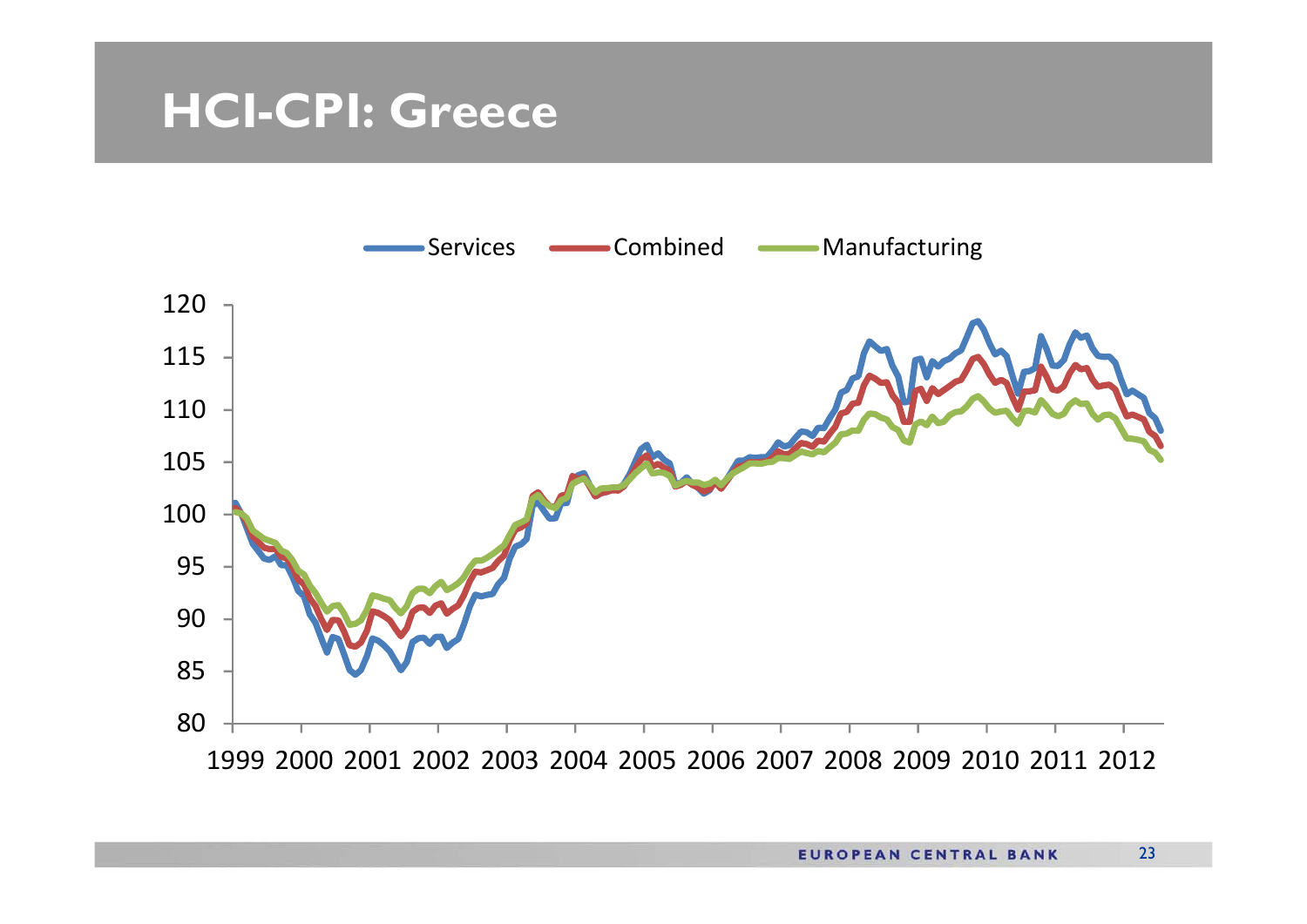#### **HCI-CPI: Malta**

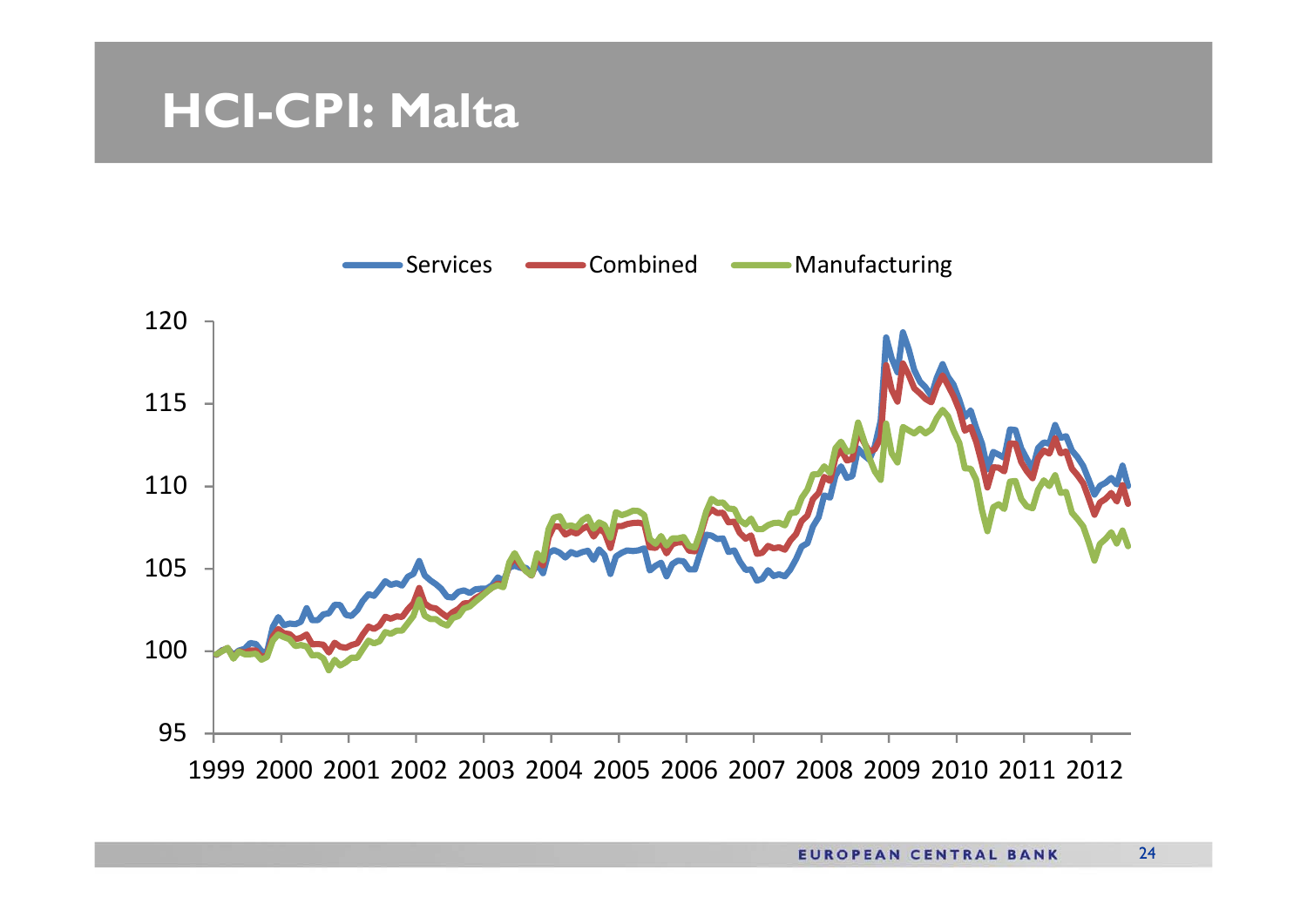## **HCI-CPI: Spain**

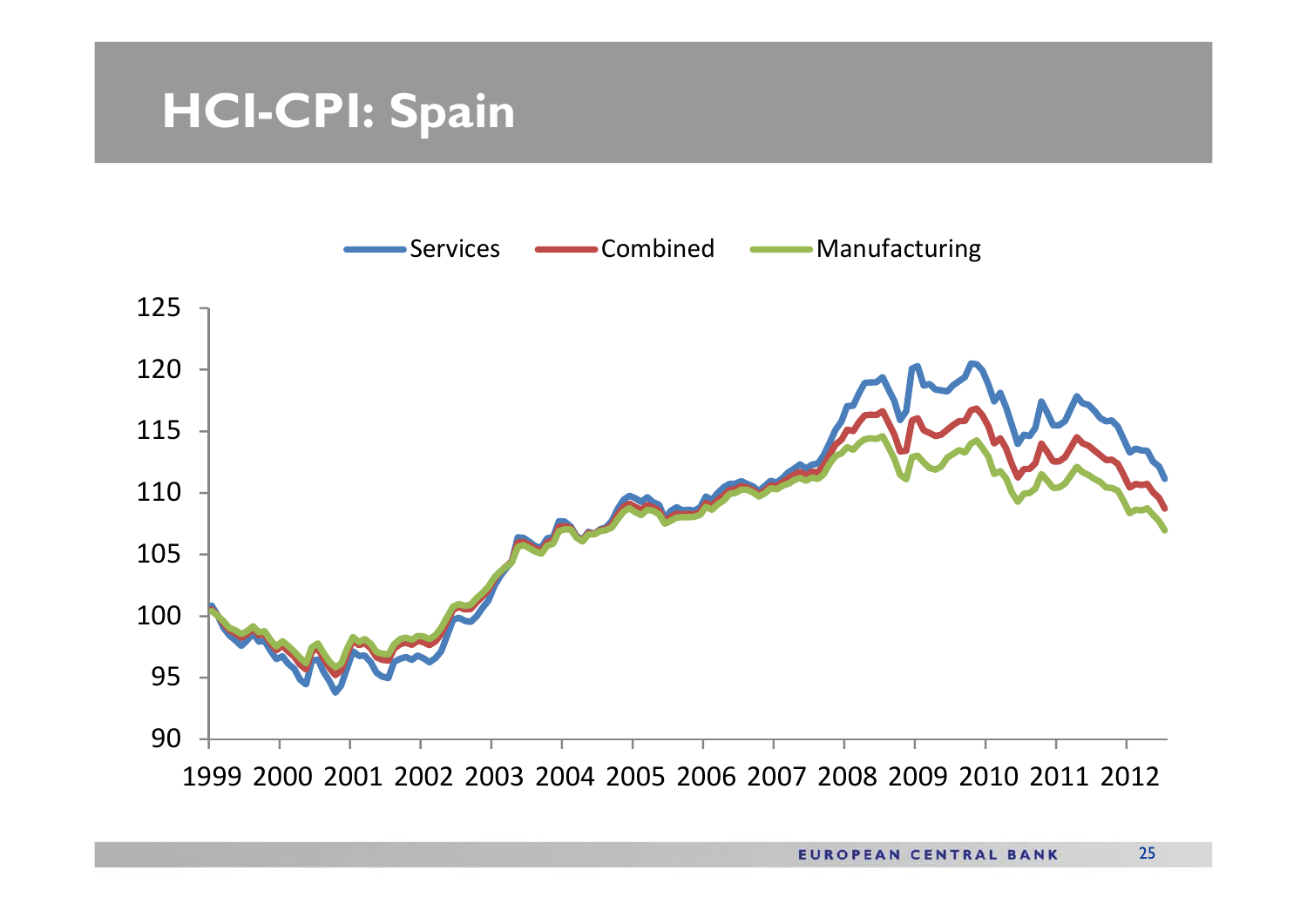#### **HCI-CPI: Ireland**

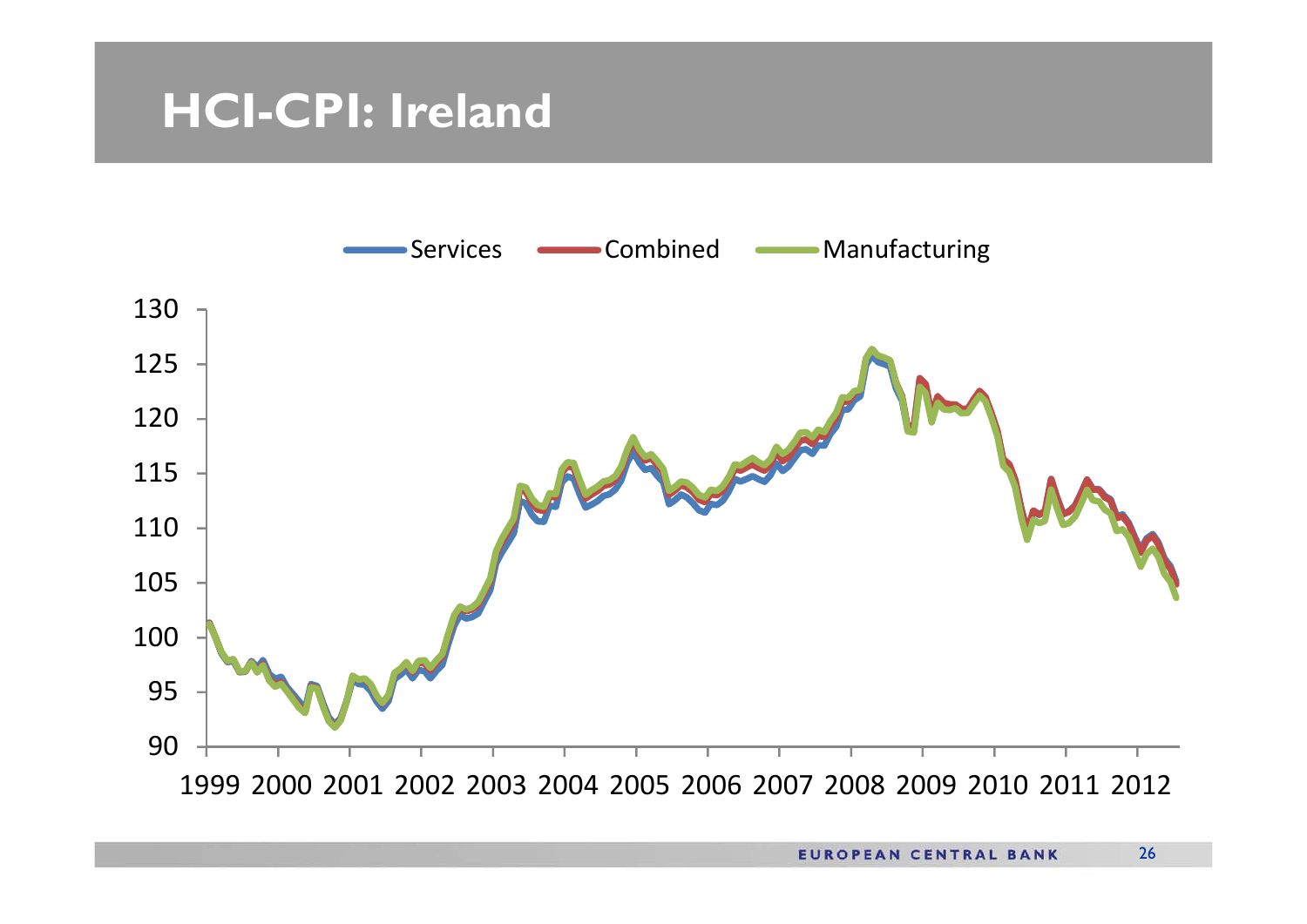#### **Euro area more competitive based on services sector CPI**

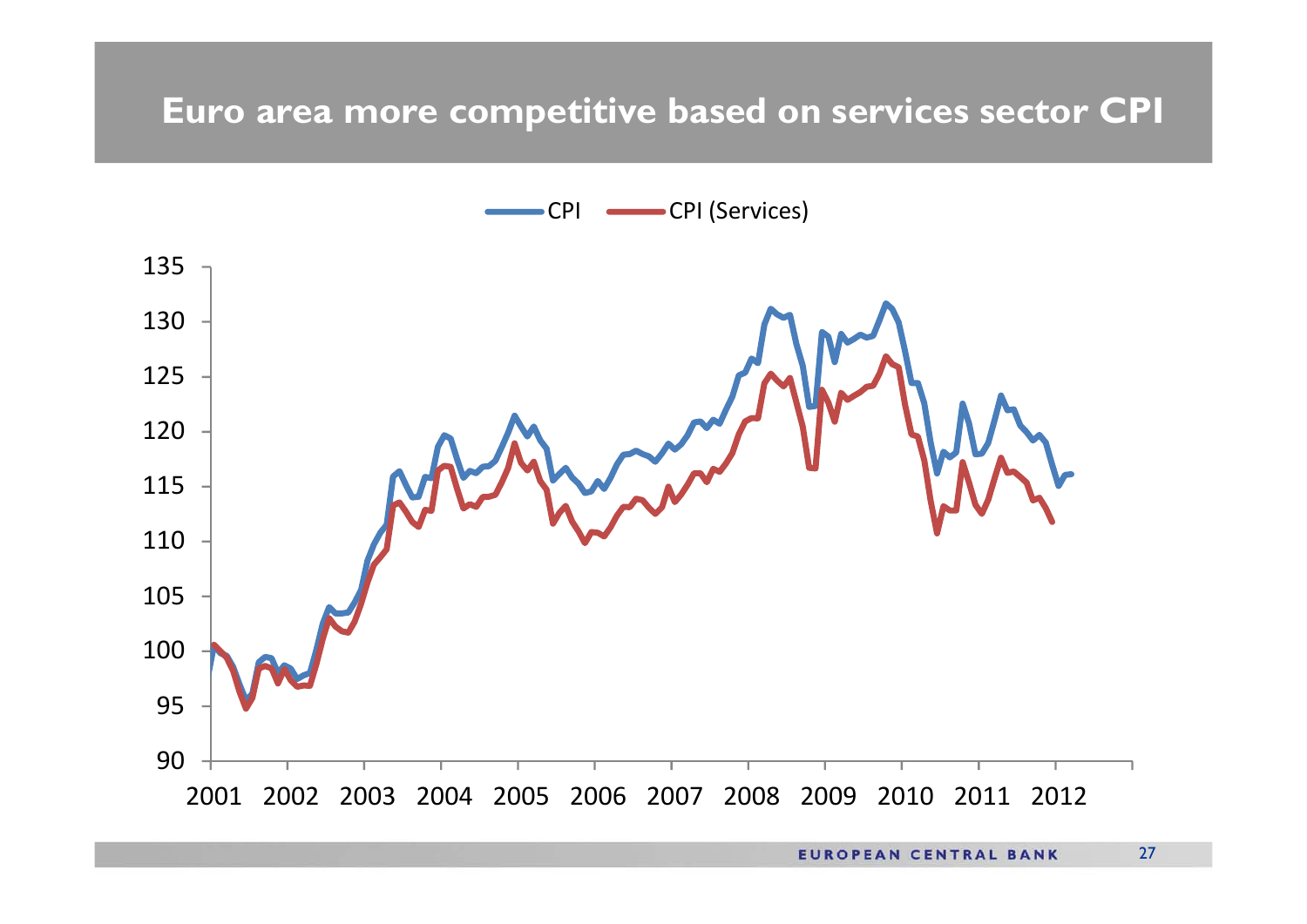#### **Services HCIs: Germany**

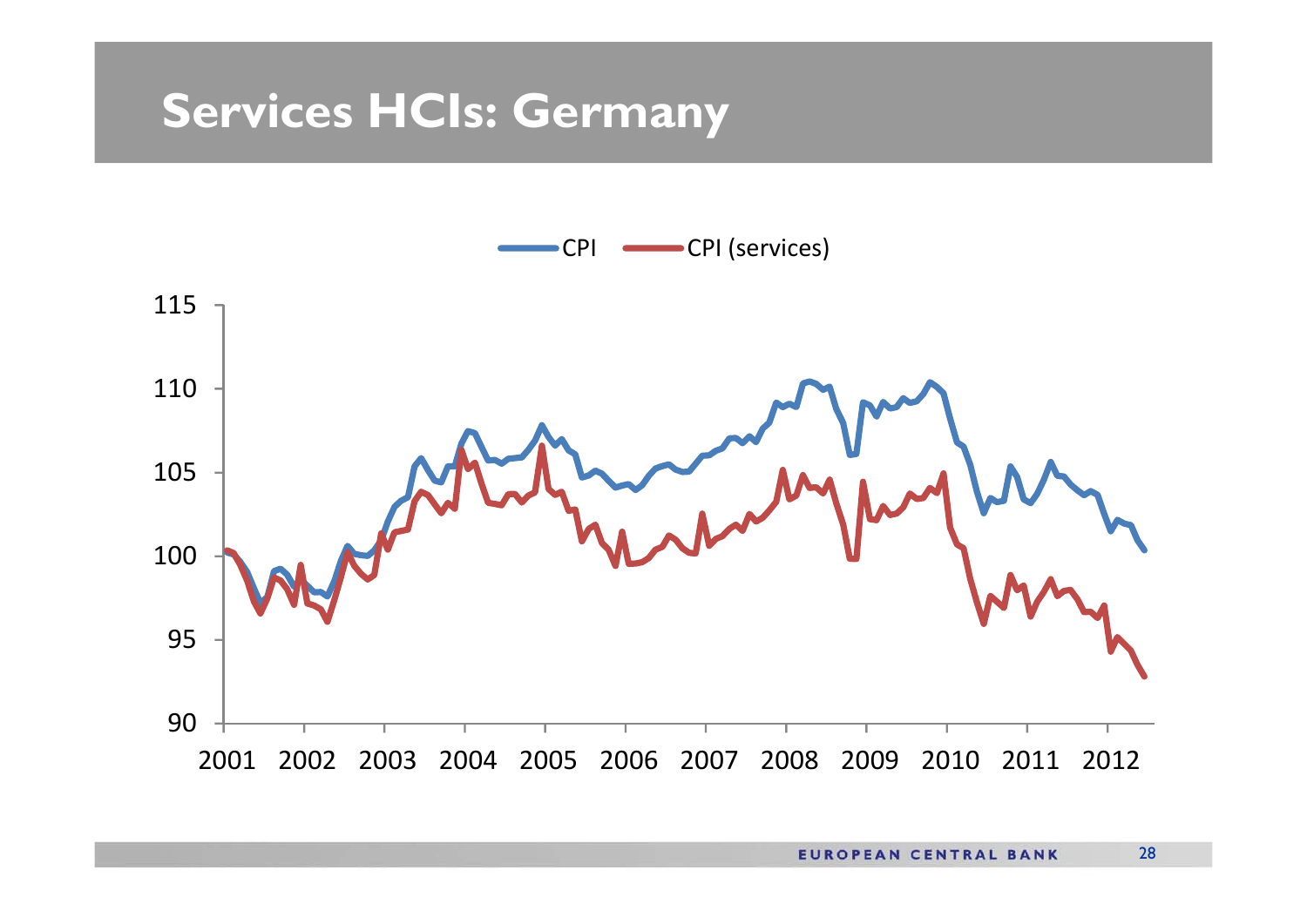### **Services HCIs: Ireland**

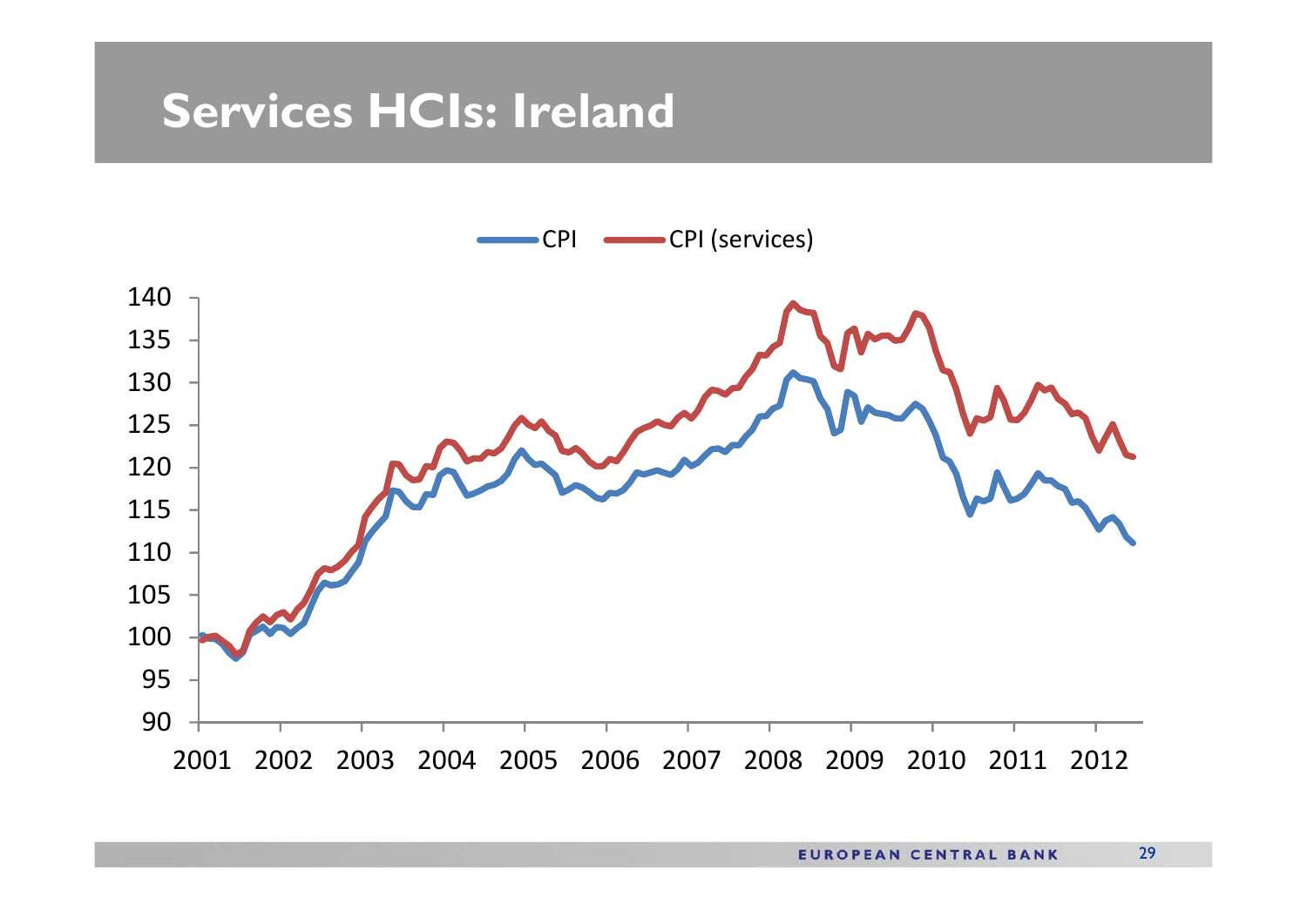#### **Services HCIs: Greece**

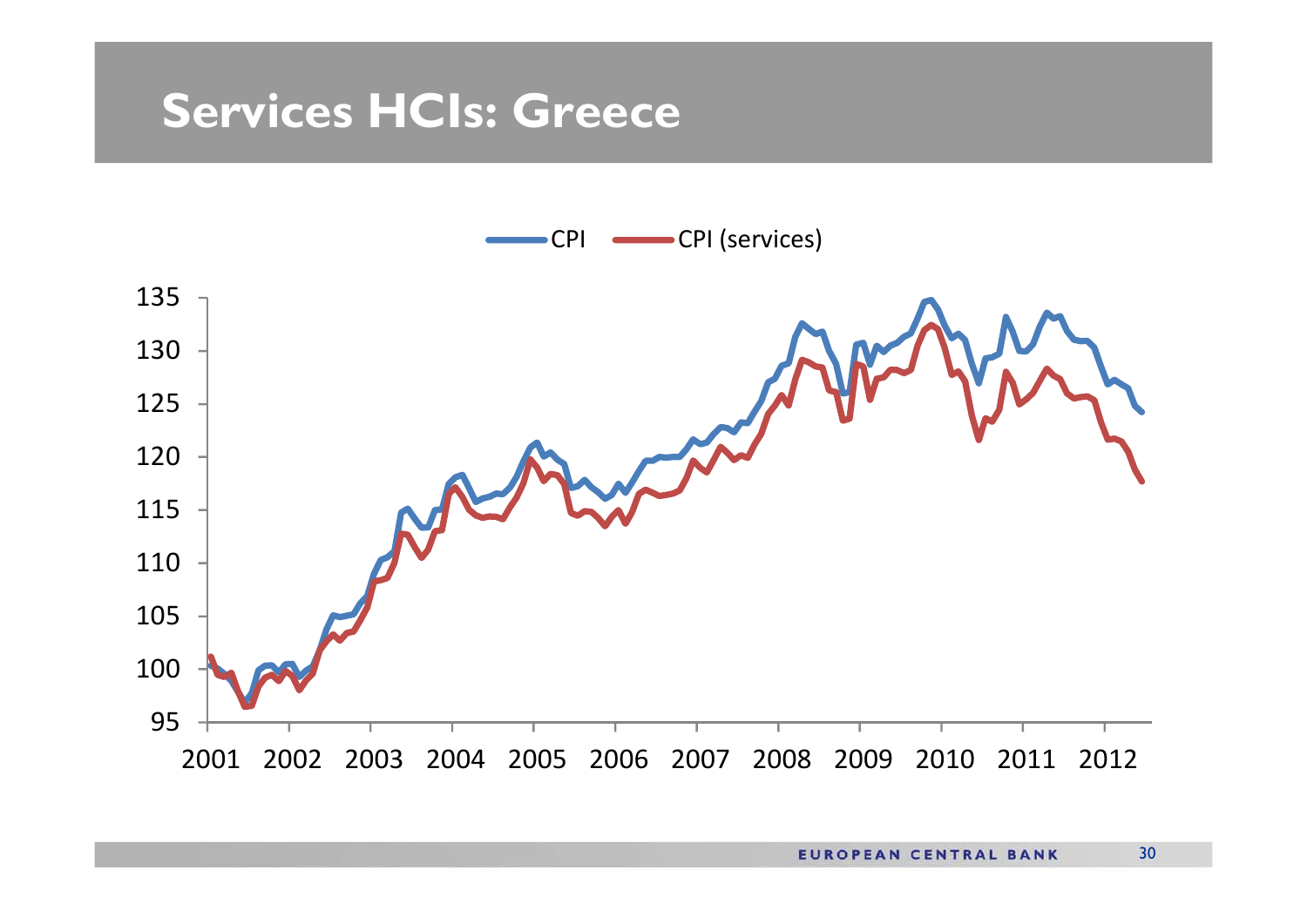#### **Scoreboard: services sector competitiveness (2008-11)**

|                    | Services weights and CPIS |         |              |
|--------------------|---------------------------|---------|--------------|
| Country            | <b>Overall</b>            | Intra   | <b>Extra</b> |
| <b>Austria</b>     | $-1.33$                   | 1.65    | $-6.28$      |
| <b>Belgium</b>     | $-3.56$                   | 0.31    | $-8.78$      |
| <b>Cyprus</b>      | $-6.23$                   | $-1.27$ | $-10.31$     |
| <b>Estonia</b>     | $-5.47$                   | $-2.08$ | $-8.90$      |
| <b>Finland</b>     | $-4.35$                   | 2.75    | $-9.00$      |
| <b>France</b>      | $-5.09$                   | 0.32    | $-9.78$      |
| Germany            | $-7.09$                   | $-2.13$ | $-10.72$     |
| <b>Greece</b>      | $-4.28$                   | 1.46    | $-7.53$      |
| <b>Ireland</b>     | $-9.05$                   | $-4.45$ | $-12.09$     |
| <b>Italy</b>       | $-3.57$                   | 1.34    | $-8.85$      |
| Luxembourg         | $-2.45$                   | 2.78    | $-9.52$      |
| <b>Malta</b>       | $-7.63$                   | $-1.02$ | $-12.60$     |
| <b>Netherlands</b> | $-3.34$                   | 2.34    | $-8.00$      |
| <b>Portugal</b>    | $-4.60$                   | $-0.27$ | $-11.16$     |
| <b>Slovakia</b>    | 2.42                      | 5.01    | 0.28         |
| <b>Slovenia</b>    | $-4.68$                   | $-2.15$ | $-9.50$      |
| <b>Spain</b>       | $-5.68$                   | $-0.32$ | $-11.05$     |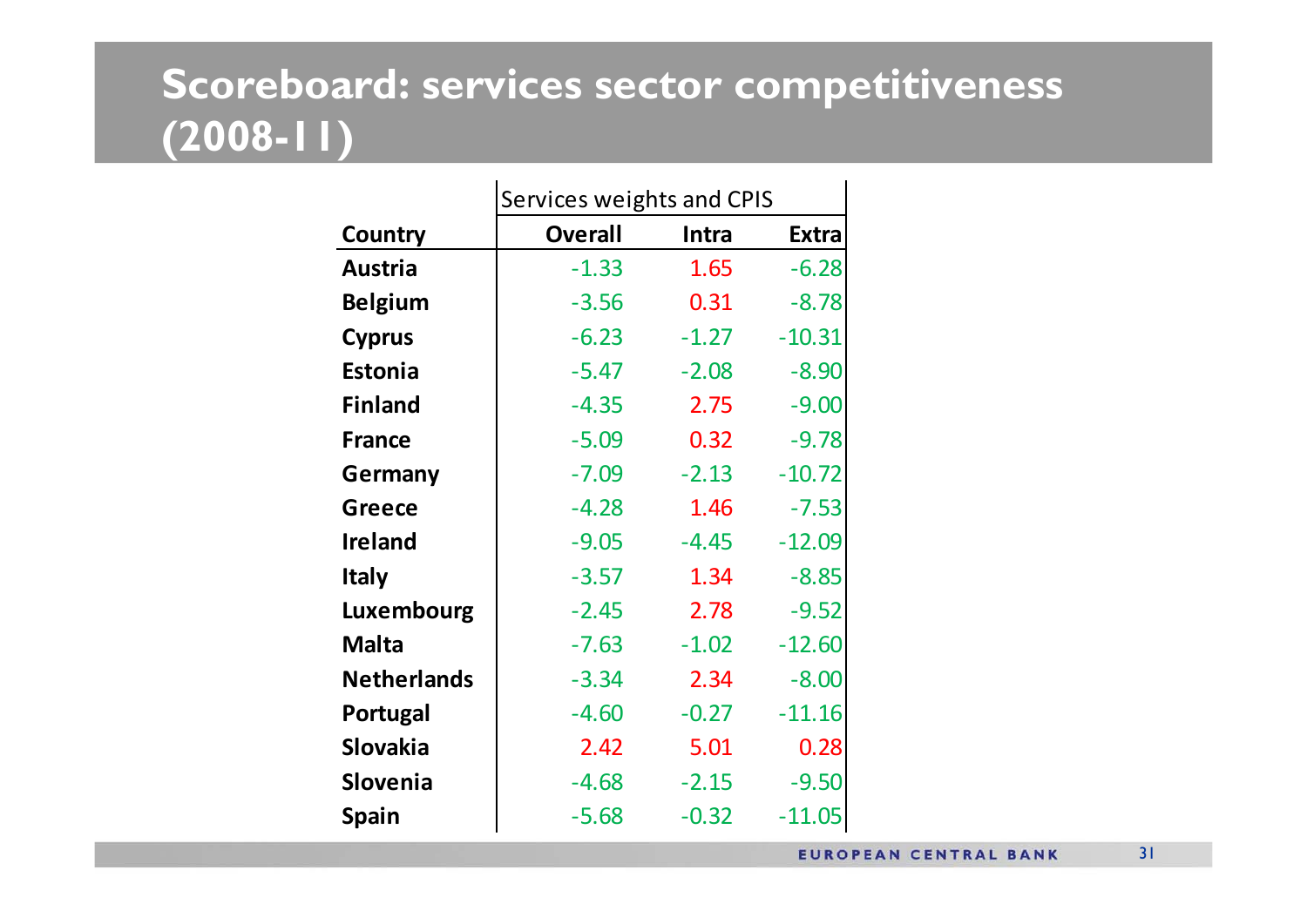### **Scoreboard: overall competitiveness (CPI, 2008-11)**

|                    | Combined weights and CPI |         |              |
|--------------------|--------------------------|---------|--------------|
| Country            | <b>Overall</b>           | Intra   | <b>Extra</b> |
| <b>Austria</b>     | $-1.96$                  | 1.18    | $-7.26$      |
| <b>Belgium</b>     | $-2.52$                  | 1.62    | $-8.32$      |
| <b>Cyprus</b>      | $-3.70$                  | 0.59    | $-8.06$      |
| Estonia            | $-2.46$                  | 1.58    | $-6.35$      |
| <b>Finland</b>     | $-4.71$                  | 1.66    | $-9.58$      |
| <b>France</b>      | $-4.43$                  | $-0.02$ | $-9.77$      |
| Germany            | $-5.84$                  | $-1.13$ | $-9.68$      |
| Greece             | $-0.99$                  | 4.16    | $-5.43$      |
| <b>Ireland</b>     | $-11.87$                 | $-6.96$ | $-14.97$     |
| <b>Italy</b>       | $-3.08$                  | 1.40    | $-8.34$      |
| Luxembourg         | $-1.44$                  | 3.34    | $-8.16$      |
| <b>Malta</b>       | $-7.08$                  | $-1.19$ | $-12.17$     |
| <b>Netherlands</b> | $-5.44$                  | $-0.41$ | $-10.14$     |
| Portugal           | $-2.83$                  | 0.22    | $-9.87$      |
| <b>Slovakia</b>    | $-2.44$                  | 0.41    | $-5.45$      |
| <b>Slovenia</b>    | $-2.00$                  | 0.65    | $-7.16$      |
| <b>Spain</b>       | $-3.82$                  | 0.50    | $-9.86$      |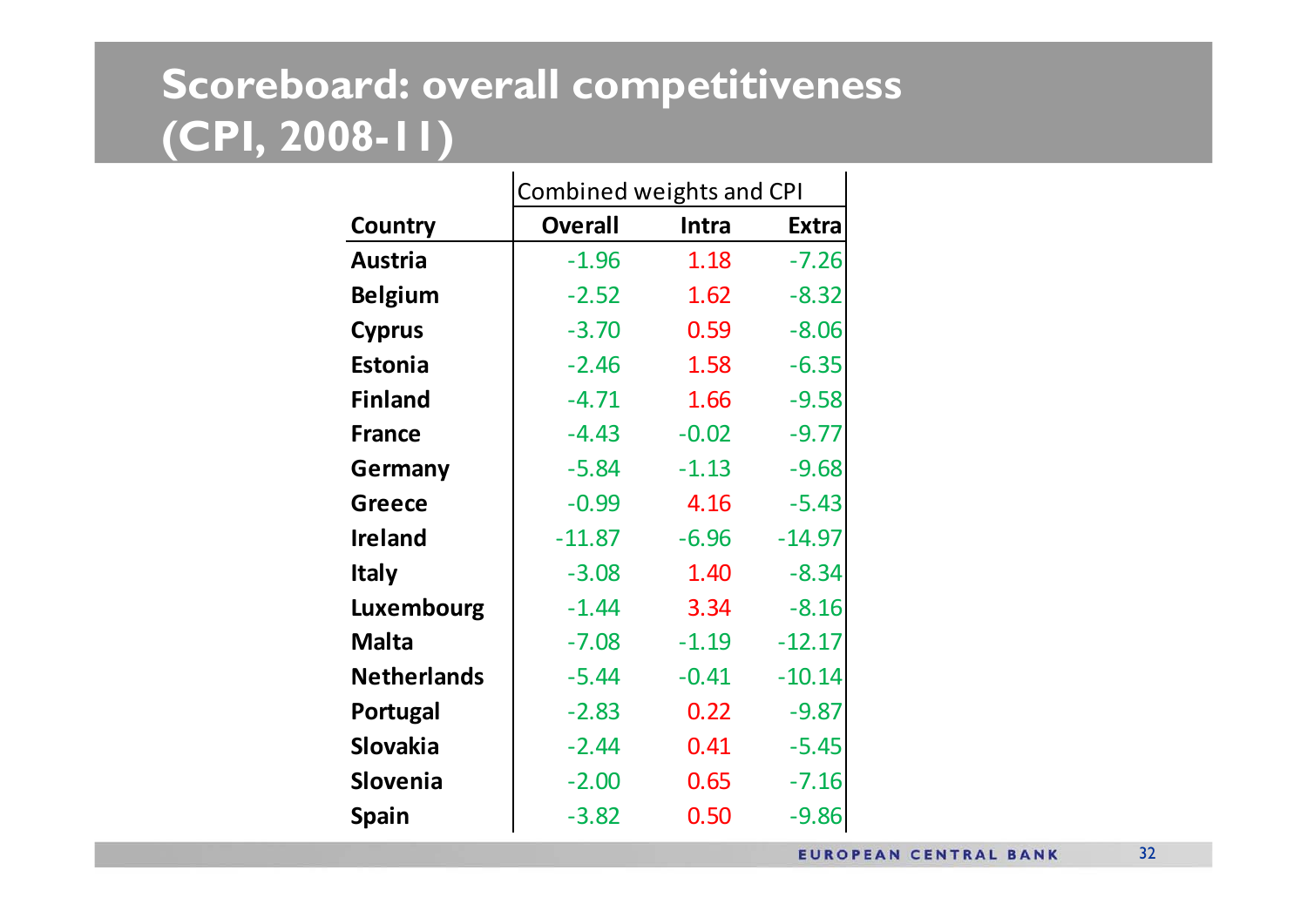### **Scoreboard: overall competitiveness (ULCT, 2008-11)**

 $\blacksquare$ 

|                    | Combined weights and ULCT |          |              |
|--------------------|---------------------------|----------|--------------|
| Country            | <b>Overall</b>            | Intra    | <b>Extra</b> |
| <b>Austria</b>     | $-0.01$                   | 1.15     | $-2.01$      |
| <b>Belgium</b>     | 0.41                      | 2.44     | $-2.51$      |
| <b>Cyprus</b>      | 3.59                      | 6.06     | 1.03         |
| <b>Estonia</b>     | $-9.53$                   | $-9.96$  | $-9.10$      |
| <b>Finland</b>     | $-0.63$                   | 3.14     | $-3.58$      |
| <b>France</b>      | 0.21                      | 2.79     | $-2.98$      |
| Germany            | $-1.34$                   | 1.22     | $-3.47$      |
| <b>Greece</b>      | $-3.07$                   | $-1.30$  | $-4.64$      |
| <b>Ireland</b>     | $-17.45$                  | $-16.51$ | $-18.06$     |
| <b>Italy</b>       | $-2.32$                   | 0.01     | $-5.11$      |
| Luxembourg         | 3.92                      | 7.04     | $-0.56$      |
| <b>Malta</b>       | $-2.14$                   | 0.96     | $-4.91$      |
| <b>Netherlands</b> | $-1.34$                   | 1.39     | $-3.95$      |
| Portugal           | $-4.32$                   | $-2.19$  | $-9.33$      |
| <b>Slovakia</b>    | 0.60                      | 0.49     | 0.72         |
| <b>Slovenia</b>    | 1.88                      | 2.58     | 0.47         |
| <b>Spain</b>       | $-9.43$                   | $-7.48$  | $-12.22$     |
|                    |                           |          | EUROPI       |

 $\mathbf{L}$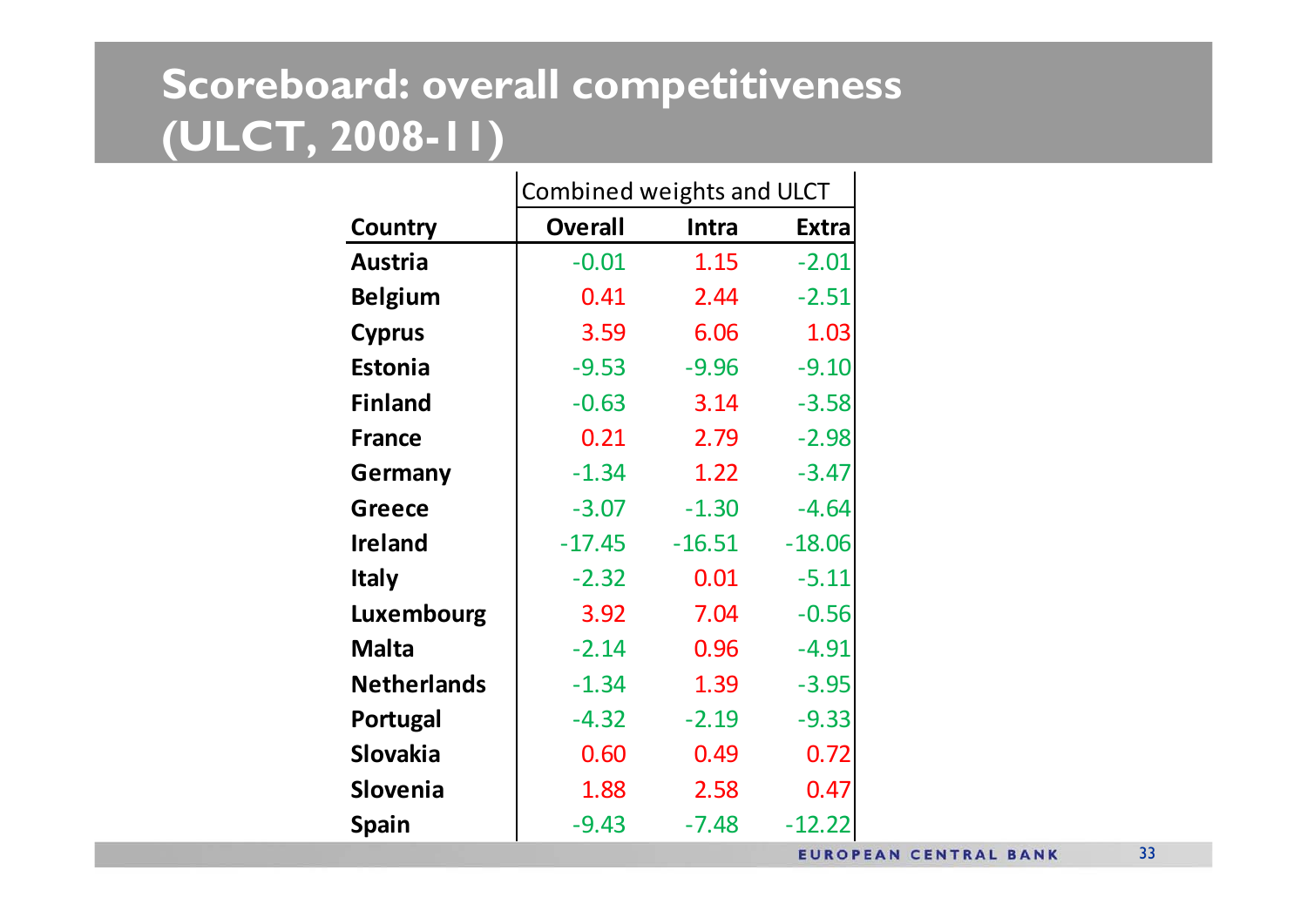#### **Pre-crisis: negative correlation of HCIs with change in CA balances**

#### **Change in current account balance (relative to GDP) and combined HCIs deflated by ULCT**

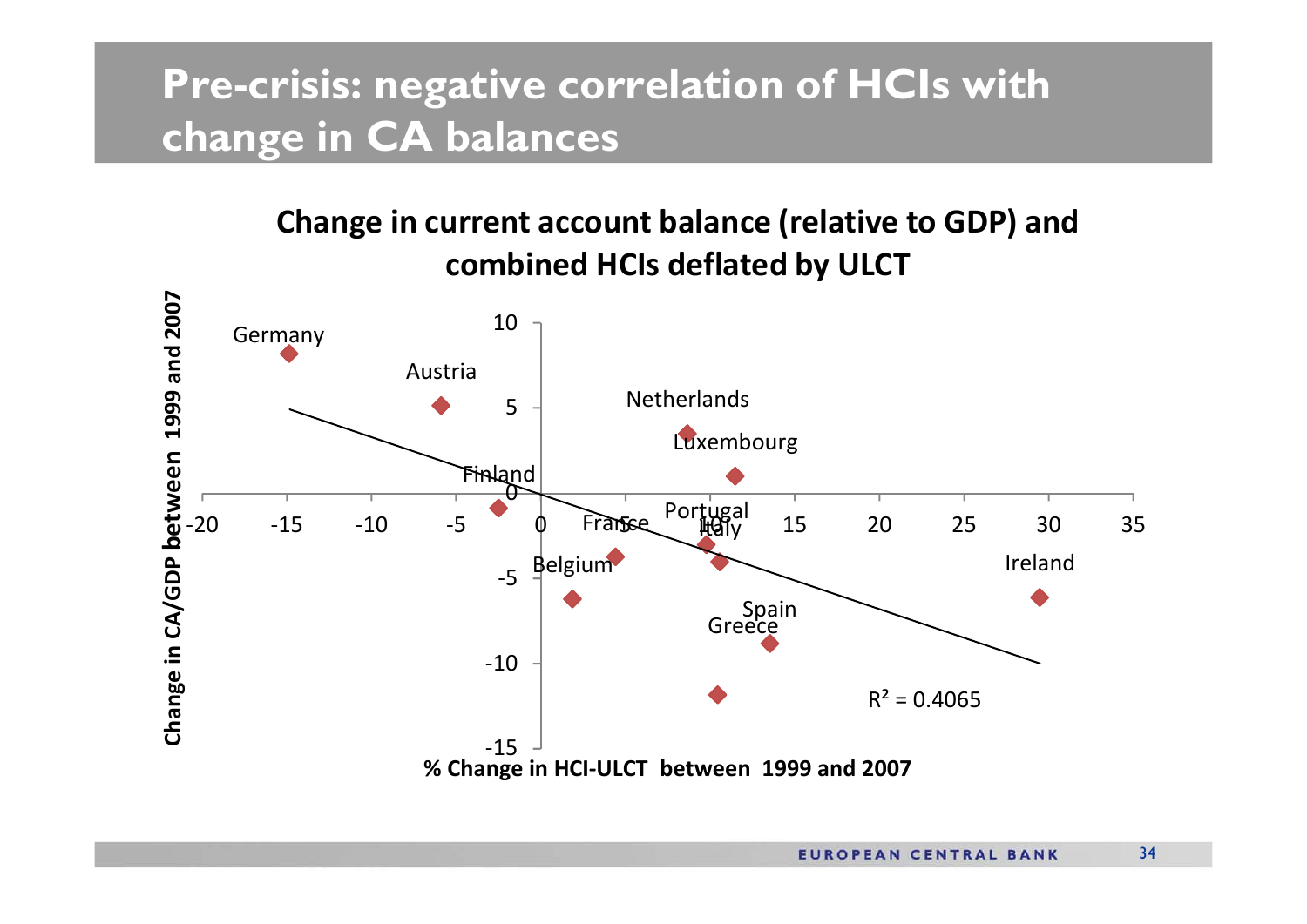#### **Also visible for services sector since 2008**

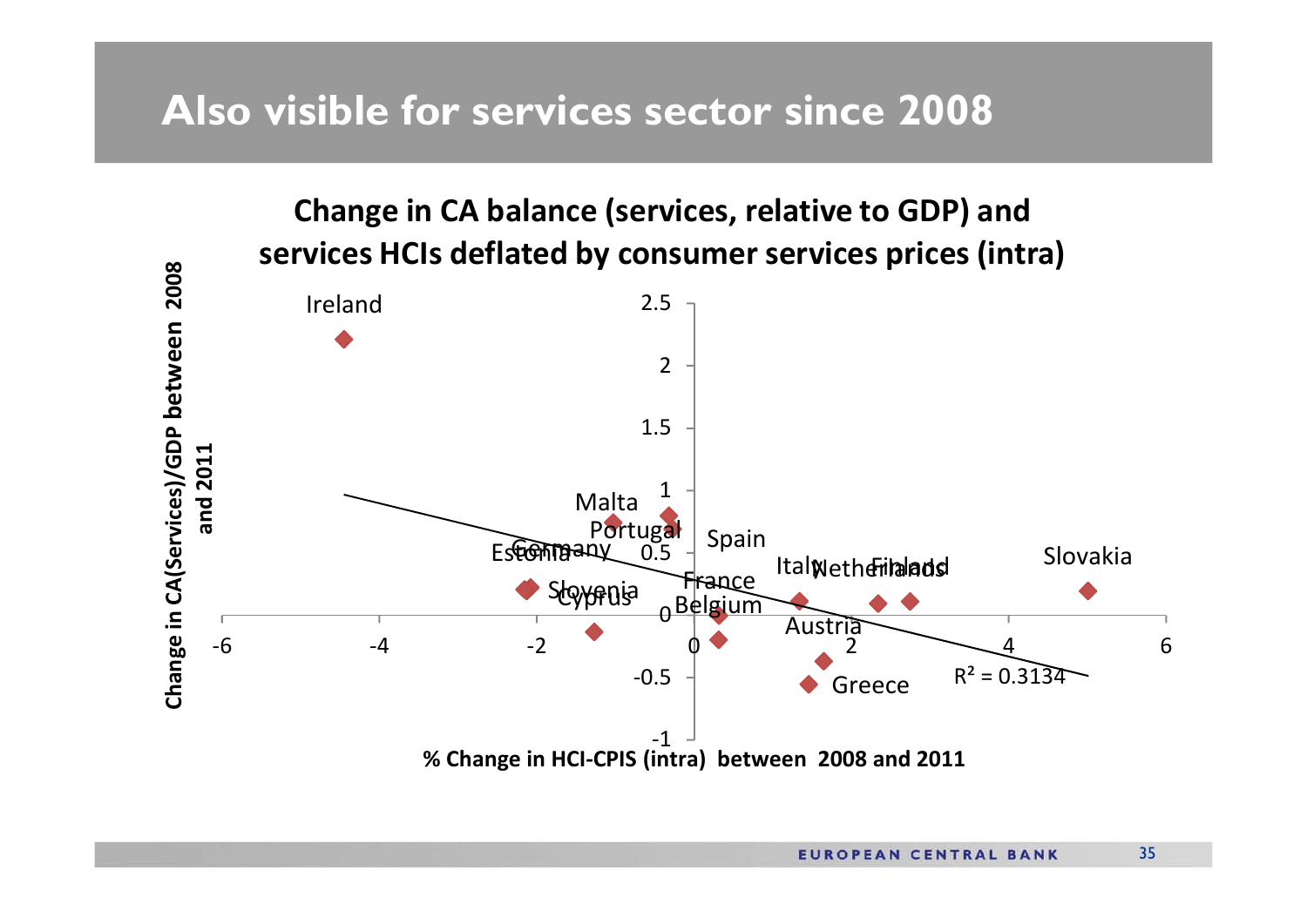### **Conclusion**

- **Inclusion of services trade in EER calculations provides more complete picture of euro area EERs and competitiveness**
- **First services based index including third market effects**
- **New index assessing services sector competitiveness**
- **Differences between services and manufacturing based indicators**
- **Good prospects for further development of new indicators**
- **New deflators (ULC – services sector) desirable**